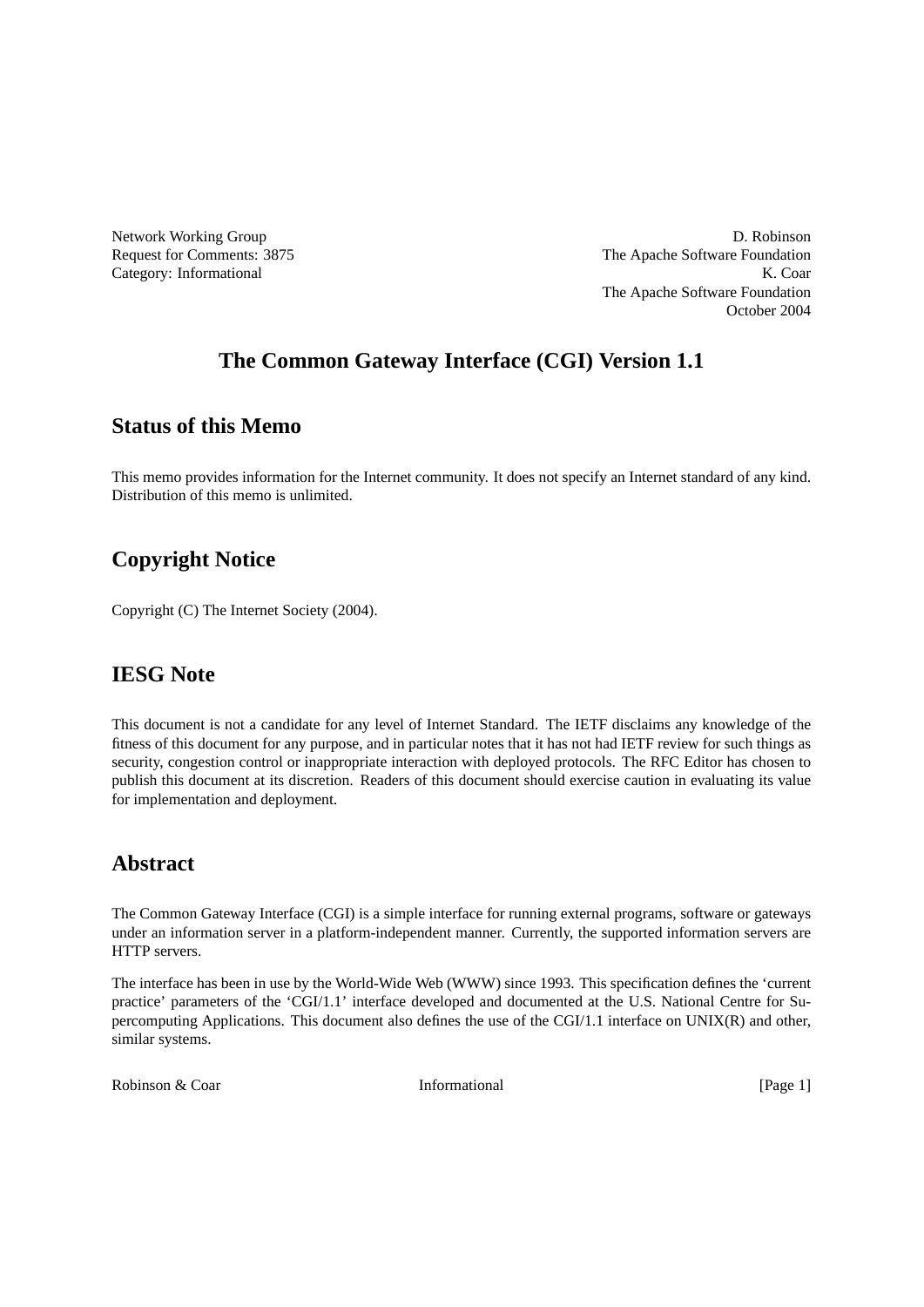# **Table of Contents**

| 1            |     | <b>Introduction</b>                               | $\overline{\mathbf{4}}$ |
|--------------|-----|---------------------------------------------------|-------------------------|
|              | 1.1 | Purpose                                           | $\overline{4}$          |
|              | 1.2 |                                                   | $\overline{4}$          |
|              | 1.3 |                                                   | $\overline{4}$          |
|              | 1.4 |                                                   | 5                       |
| $\mathbf{2}$ |     | <b>Notational Conventions and Generic Grammar</b> | 5                       |
|              | 2.1 |                                                   | 5                       |
|              | 2.2 |                                                   | 6                       |
|              | 2.3 |                                                   | 7                       |
|              |     |                                                   |                         |
| 3            |     | <b>Invoking the Script</b>                        | 7                       |
|              | 3.1 |                                                   | $\tau$                  |
|              | 3.2 |                                                   | 8                       |
|              | 3.3 |                                                   | 8                       |
|              | 3.4 |                                                   | 9                       |
|              |     |                                                   | $\boldsymbol{9}$        |
| 4            | 4.1 | <b>The CGI Request</b>                            | 9                       |
|              |     | 4.1.1                                             | 10                      |
|              |     | 4.1.2                                             | 11                      |
|              |     | 4.1.3                                             | 11                      |
|              |     | 4.1.4                                             | 12                      |
|              |     | 4.1.5                                             | 12                      |
|              |     | 4.1.6                                             | 12                      |
|              |     | 4.1.7                                             | 13                      |
|              |     | 4.1.8                                             | 14                      |
|              |     | 4.1.9                                             | 14                      |
|              |     |                                                   | 14                      |
|              |     |                                                   | 15                      |
|              |     |                                                   | 15                      |
|              |     |                                                   | 15                      |
|              |     |                                                   | 15                      |
|              |     | 4.1.15 SERVER_PORT                                | 16                      |
|              |     |                                                   | 16                      |
|              |     |                                                   | 16                      |
|              |     |                                                   | 17                      |
|              | 4.2 |                                                   | 17                      |
|              | 4.3 |                                                   | 18                      |
|              |     | 4.3.1                                             | 18                      |
|              |     | 4.3.2                                             | 18                      |
|              |     | 4.3.3                                             | 18                      |
|              |     | 4.3.4                                             | 18                      |
|              | 4.4 |                                                   | 19                      |
|              |     |                                                   |                         |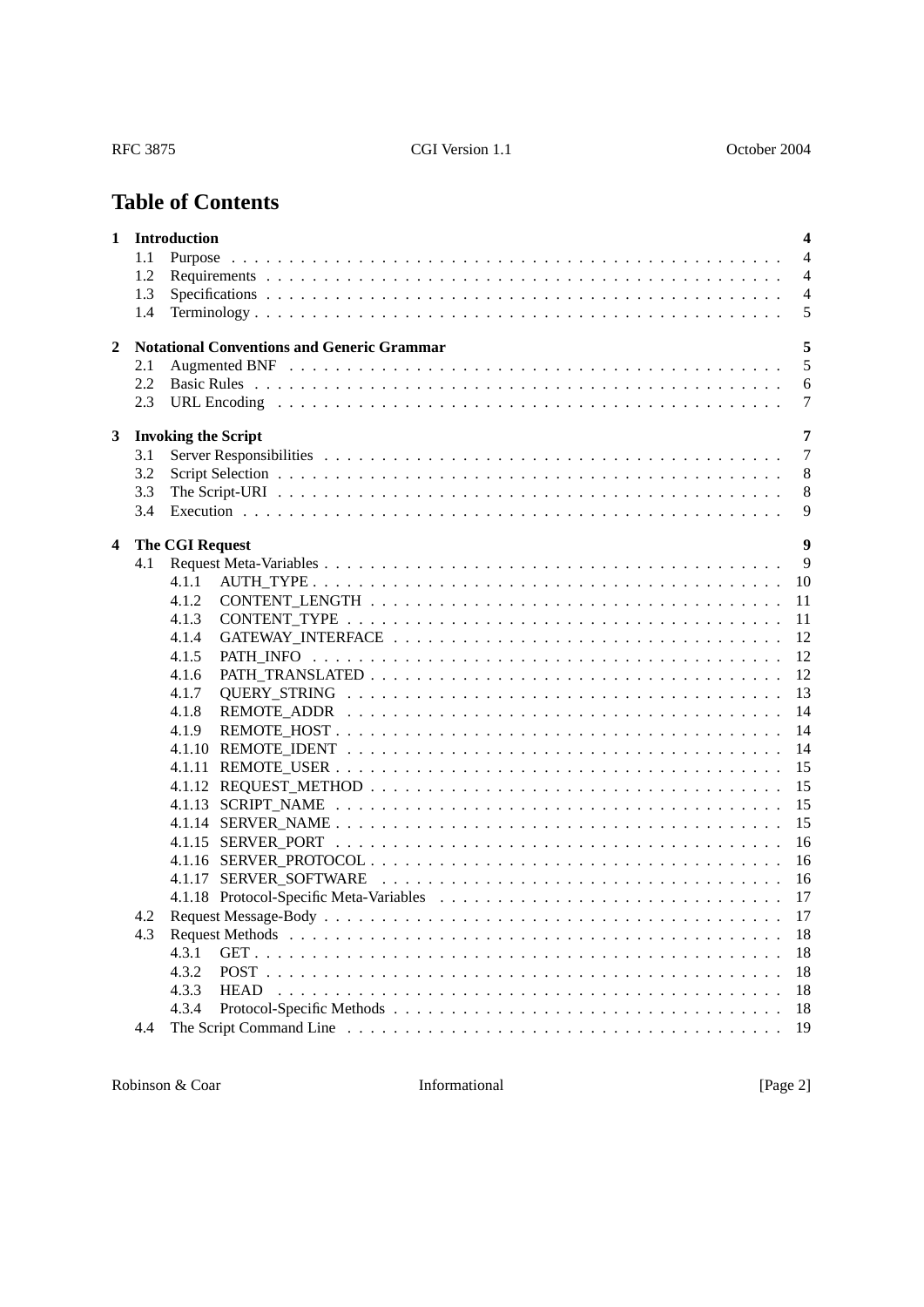| 5 | 5.1<br>5.2                                                  | <b>NPH</b> Scripts                                                                                   | 19<br>19<br>20                                                                   |  |  |  |
|---|-------------------------------------------------------------|------------------------------------------------------------------------------------------------------|----------------------------------------------------------------------------------|--|--|--|
| 6 | 6.1<br>6.2<br>6.3<br>6.4                                    | <b>CGI Response</b><br>6.2.1<br>6.2.2<br>6.2.3<br>6.2.4<br>6.3.1<br>6.3.2<br>6.3.3<br>6.3.4<br>6.3.5 | 20<br>20<br>20<br>21<br>21<br>21<br>21<br>22<br>22<br>23<br>23<br>24<br>24<br>24 |  |  |  |
| 7 | 7.1<br>7.2<br>7.3                                           | <b>System Specifications</b><br><b>UNIX</b>                                                          | 25<br>25<br>25<br>25                                                             |  |  |  |
| 8 | 8.1<br>8.2                                                  | Implementation                                                                                       | 26<br>26<br>26                                                                   |  |  |  |
| 9 | 9.1<br>9.2<br>9.3<br>9.4<br>9.5<br>9.6<br>9.7<br>9.8<br>9.9 | <b>Security Considerations</b>                                                                       | 27<br>27<br>27<br>27<br>27<br>28<br>28<br>28<br>29<br>29                         |  |  |  |
|   |                                                             | 10 Acknowledgements                                                                                  | 29                                                                               |  |  |  |
|   | 11 References<br>29<br>29<br>30                             |                                                                                                      |                                                                                  |  |  |  |
|   |                                                             | 12 Authors' Addresses                                                                                | 31                                                                               |  |  |  |
|   |                                                             | <b>13 Full Copyright Statement</b>                                                                   | 32                                                                               |  |  |  |
|   |                                                             | Informational<br>Robinson & Coar                                                                     | [Page 3]                                                                         |  |  |  |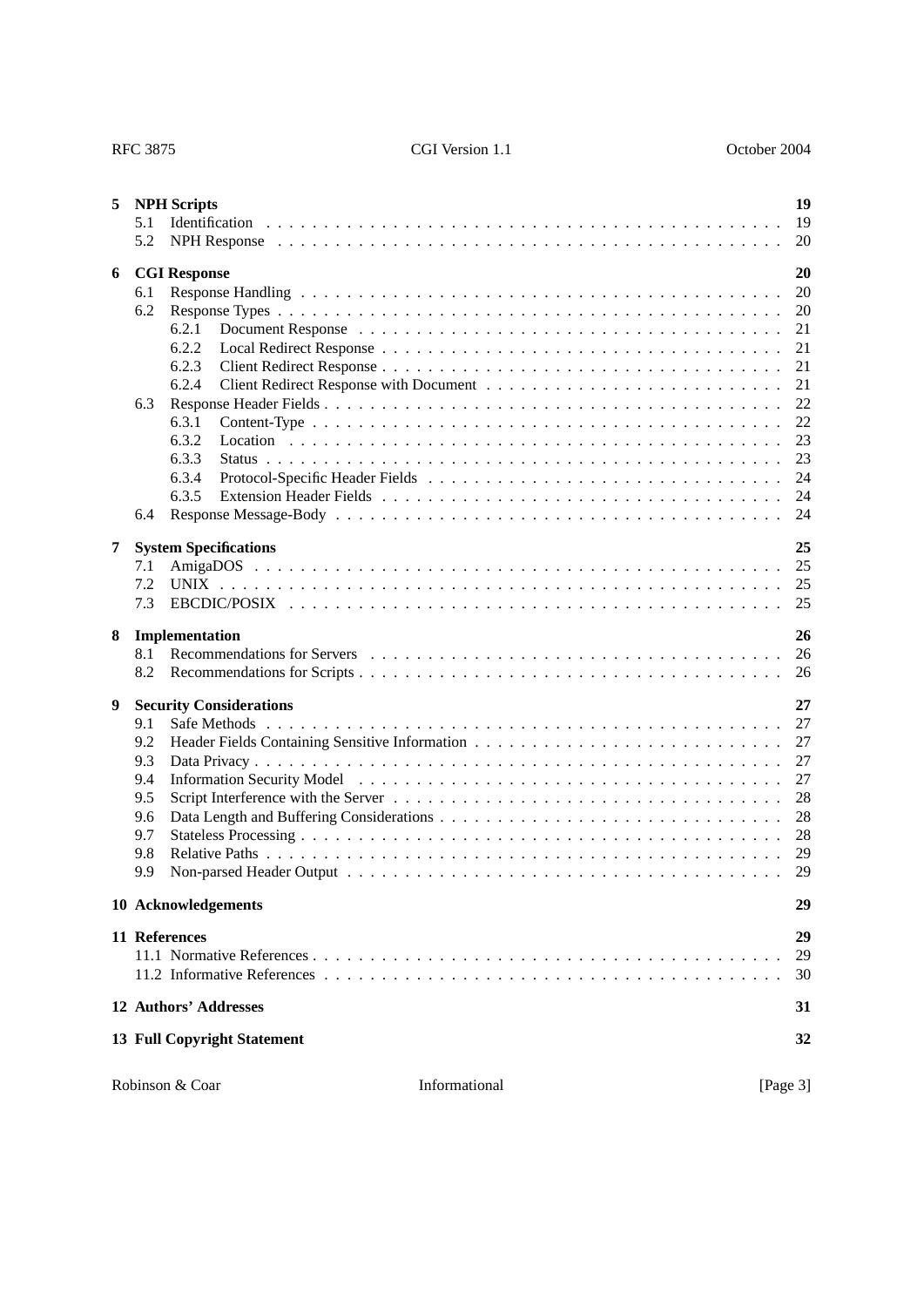# <span id="page-3-0"></span>**1 Introduction**

# <span id="page-3-1"></span>**1.1 Purpose**

The Common Gateway Interface (CGI) [22] allows an HTTP [1], [4] server and a CGI script to share responsibility for responding to client requests. The client request comprises a Uniform Resource Identifier (URI) [11], a request method and various ancillary information about the request provided by the transport protocol.

The CGI defines the abstract parameters, known as meta-variables, which describe a client's request. Together with a concrete programmer interface this specifies a platform-independent interface between the script and the HTTP server.

The server is responsible for managing connection, data transfer, transport and network issues related to the client request, whereas the CGI script handles the application issues, such as data access and document processing.

# <span id="page-3-2"></span>**1.2 Requirements**

The key words 'MUST', 'MUST NOT', 'REQUIRED', 'SHALL', 'SHALL NOT', 'SHOULD', 'SHOULD NOT', 'RECOMMENDED', 'MAY' and 'OPTIONAL' in this document are to be interpreted as described in BCP 14, RFC 2119 [3].

An implementation is not compliant if it fails to satisfy one or more of the 'must' requirements for the protocols it implements. An implementation that satisfies all of the 'must' and all of the 'should' requirements for its features is said to be 'unconditionally compliant'; one that satisfies all of the 'must' requirements but not all of the 'should' requirements for its features is said to be 'conditionally compliant'.

# <span id="page-3-3"></span>**1.3 Specifications**

Not all of the functions and features of the CGI are defined in the main part of this specification. The following phrases are used to describe the features that are not specified:

*'system-defined'*

The feature may differ between systems, but must be the same for different implementations using the same system. A system will usually identify a class of operating systems. Some systems are defined in [section 7](#page-24-0) of this document. New systems may be defined by new specifications without revision of this document.

*'implementation-defined'*

The behaviour of the feature may vary from implementation to implementation; a particular implementation must document its behaviour.

Robinson & Coar **Informational** [Page 4] **Informational** [Page 4]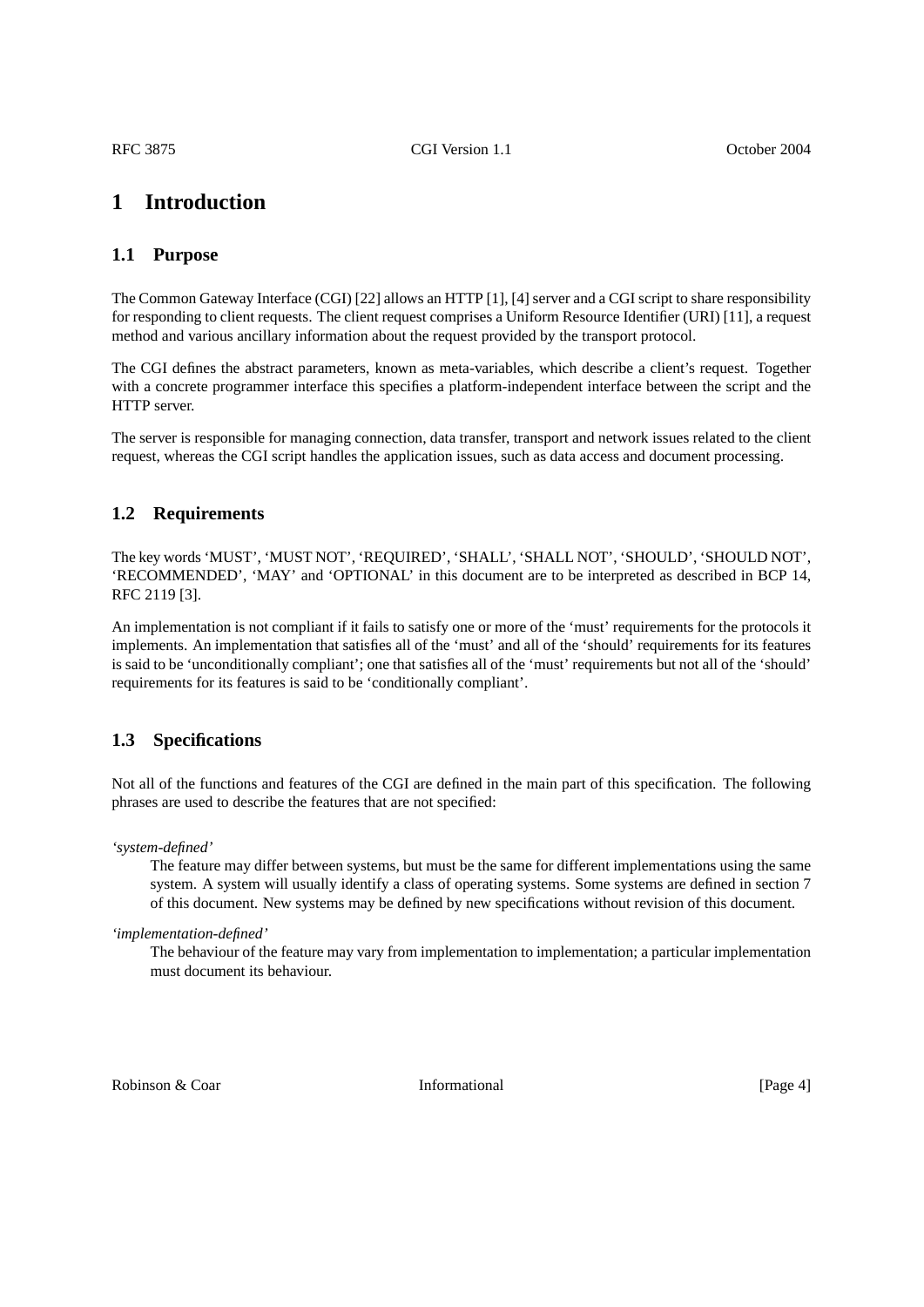### <span id="page-4-0"></span>**1.4 Terminology**

This specification uses many terms defined in the HTTP/1.1 specification [4]; however, the following terms are used here in a sense which may not accord with their definitions in that document, or with their common meaning.

*'meta-variable'*

A named parameter which carries information from the server to the script. It is not necessarily a variable in the operating system's environment, although that is the most common implementation.

*'script'*

The software that is invoked by the server according to this interface. It need not be a standalone program, but could be a dynamically-loaded or shared library, or even a subroutine in the server. It might be a set of statements interpreted at run-time, as the term 'script' is frequently understood, but that is not a requirement and within the context of this specification the term has the broader definition stated.

*'server'*

<span id="page-4-2"></span><span id="page-4-1"></span>The application program that invokes the script in order to service requests from the client.

# **2 Notational Conventions and Generic Grammar**

### **2.1 Augmented BNF**

All of the mechanisms specified in this document are described in both prose and an augmented Backus-Naur Form (BNF) similar to that used by RFC 822 [13]. Unless stated otherwise, the elements are case-sensitive. This augmented BNF contains the following constructs:

 $name = definition$ 

The name of a rule and its definition are separated by the equals character  $(2)$ . Whitespace is only significant in that continuation lines of a definition are indented.

"literal"

Double quotation marks (") surround literal text, except for a literal quotation mark, which is surrounded by angle-brackets ( $\le$ ' and  $\ge$ ').

rule1 | rule2

Alternative rules are separated by a vertical bar ('|').

(rule1 rule2 rule3)

Elements enclosed in parentheses are treated as a single element.

\*rule

A rule preceded by an asterisk (\*\*) may have zero or more occurrences. The full form is  $n*m$  rule' indicating at least *n* and at most *m* occurrences of the rule. *n* and *m* are optional decimal values with default values of 0 and infinity respectively.

Robinson & Coar **Informational Informational** [Page 5]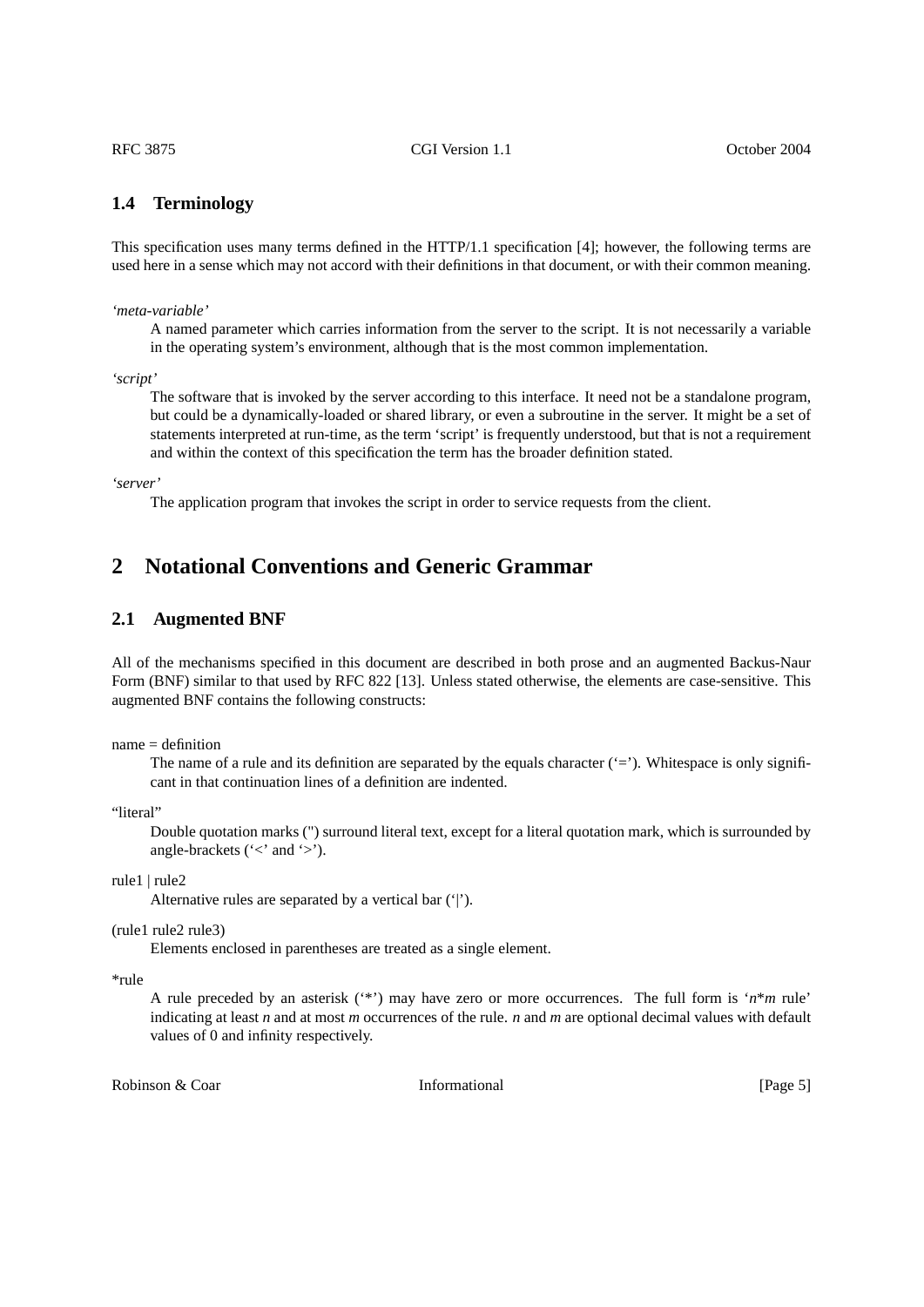[rule]

An element enclosed in square brackets ('[' and ']') is optional, and is equivalent to '\*1 rule'.

N rule

<span id="page-5-0"></span>A rule preceded by a decimal number represents exactly N occurrences of the rule. It is equivalent to 'N\*N rule'.

# **2.2 Basic Rules**

This specification uses a BNF-like grammar defined in terms of characters. Unlike many specifications which define the bytes allowed by a protocol, here each literal in the grammar corresponds to the character it represents. How these characters are represented in terms of bits and bytes within a system are either system-defined or specified in the particular context. The single exception is the rule 'OCTET', defined below.

The following rules are used throughout this specification to describe basic parsing constructs.

| alpha         | Ξ   | lowalpha<br>hialpha                                                                                                                                                                                                                                                                                                                                                                                                                                                                                                              |
|---------------|-----|----------------------------------------------------------------------------------------------------------------------------------------------------------------------------------------------------------------------------------------------------------------------------------------------------------------------------------------------------------------------------------------------------------------------------------------------------------------------------------------------------------------------------------|
| lowalpha      | $=$ | "b"<br>$"$ $\mathrm{C}$ $"$<br>"d"<br>"a"<br>"e"<br>"f"<br>"h"<br>"q"                                                                                                                                                                                                                                                                                                                                                                                                                                                            |
|               |     | "i"<br>프루프<br>"k"<br>"1"<br>"m"<br>"n"<br>" O "<br>"q"                                                                                                                                                                                                                                                                                                                                                                                                                                                                           |
|               |     | "q"<br>"r"<br>"s"<br>"t"<br>"ע"<br>" v"<br>"x"<br>" w "                                                                                                                                                                                                                                                                                                                                                                                                                                                                          |
|               |     | "y"<br>"Z"                                                                                                                                                                                                                                                                                                                                                                                                                                                                                                                       |
| hialpha       | $=$ | "D"<br>"E"<br>"F"<br>"G"<br>" A "<br>"B"<br>"C"<br>"H"                                                                                                                                                                                                                                                                                                                                                                                                                                                                           |
|               |     | " I "<br>"J"<br>"K"<br>"L"<br>"M"<br>"N"<br>" O "<br>"P"                                                                                                                                                                                                                                                                                                                                                                                                                                                                         |
|               |     | " O "<br>"R"<br>"S"<br>"T"<br>$"$ U<br>"V"<br>"W"<br>"X"                                                                                                                                                                                                                                                                                                                                                                                                                                                                         |
|               |     | "Y"<br>" Z "                                                                                                                                                                                                                                                                                                                                                                                                                                                                                                                     |
| digit         | $=$ | " 0 "<br>$"2"$  <br>"3"  <br>"4"<br>"5"<br>" 6 "<br>"7"<br>"1"                                                                                                                                                                                                                                                                                                                                                                                                                                                                   |
|               |     | " 8"<br>" 9 "                                                                                                                                                                                                                                                                                                                                                                                                                                                                                                                    |
| alphanum      | $=$ | alpha   digit                                                                                                                                                                                                                                                                                                                                                                                                                                                                                                                    |
| OCTET         | $=$ | <any 8-bit="" byte=""></any>                                                                                                                                                                                                                                                                                                                                                                                                                                                                                                     |
| <b>CHAR</b>   | $=$ | alpha   digit   separator  <br>"#"<br>"\$"<br>$"$ !"                                                                                                                                                                                                                                                                                                                                                                                                                                                                             |
|               |     | " 옷 "<br>" & "<br>$\mathbf{H}$ $\mathbf{V}$ $\mathbf{H}$<br>$\mathsf{H}$ $\star$ $\mathsf{H}$<br>$" + "$<br>$\blacksquare$ $\blacksquare$ $\blacksquare$<br>$\mathbf{u} \geq \mathbf{u}$<br>$^{\rm II}$ $=$ $^{\rm II}$ .                                                                                                                                                                                                                                                                                                        |
|               |     | $\mathfrak{n} \wedge \mathfrak{n}$<br>프 (프<br>$\mathsf{H}$ ) $\mathsf{H}$<br>$\mathbf{u}=\mathbf{u}$<br>$\mathbf{u}$   $\mathbf{u}$<br>$\mathfrak{n} \simeq \mathfrak{n}$<br><b>CTL</b>                                                                                                                                                                                                                                                                                                                                          |
| <b>CTL</b>    | =   | <any character="" control=""></any>                                                                                                                                                                                                                                                                                                                                                                                                                                                                                              |
| SP            | =   | <space character=""></space>                                                                                                                                                                                                                                                                                                                                                                                                                                                                                                     |
| HТ            | $=$ | <horizontal character="" tab=""></horizontal>                                                                                                                                                                                                                                                                                                                                                                                                                                                                                    |
| NL            | $=$ | <newline></newline>                                                                                                                                                                                                                                                                                                                                                                                                                                                                                                              |
| LWSP          | $=$ | HT<br>SP<br>ΝL                                                                                                                                                                                                                                                                                                                                                                                                                                                                                                                   |
| separator     | $=$ | $"$ ( $"$<br>$"$ ) "<br>$"$ < $"$<br>">'<br>$^{\prime\prime}$ @ $^{\prime\prime}$<br>";"<br>л, п<br>$\mathsf{m}$ : $\mathsf{m}$                                                                                                                                                                                                                                                                                                                                                                                                  |
|               |     | $\mathbb{F}$ $\mathbb{F}$ $\mathbb{F}$<br>" ? "<br>$\mathfrak{n}\setminus\mathfrak{n}$<br>$\langle$ "> $ $<br>$\mathsf{H}$ / $\mathsf{H}$<br>$\mathbb{R}$ $\mathbb{R}$ $\mathbb{R}$ $\mathbb{R}$ $\mathbb{R}$ $\mathbb{R}$ $\mathbb{R}$ $\mathbb{R}$ $\mathbb{R}$ $\mathbb{R}$ $\mathbb{R}$ $\mathbb{R}$ $\mathbb{R}$ $\mathbb{R}$ $\mathbb{R}$ $\mathbb{R}$ $\mathbb{R}$ $\mathbb{R}$ $\mathbb{R}$ $\mathbb{R}$ $\mathbb{R}$ $\mathbb{R}$ $\mathbb{R}$ $\mathbb{R}$ $\mathbb{$<br>$" = "$<br>$\mathfrak{n}$ $\{$ $\mathfrak{n}$ |
|               |     | ո } ո<br>SP<br>$\rm HT$                                                                                                                                                                                                                                                                                                                                                                                                                                                                                                          |
| token         | $=$ | 1* <any char="" ctls="" except="" or="" separators=""></any>                                                                                                                                                                                                                                                                                                                                                                                                                                                                     |
| quoted-string | $=$ | <"> *qdtext <">                                                                                                                                                                                                                                                                                                                                                                                                                                                                                                                  |
| qdtext        | $=$ | <any <"="" char="" except=""> and CTLs but including LWSP&gt;</any>                                                                                                                                                                                                                                                                                                                                                                                                                                                              |
| <b>TEXT</b>   | $=$ | <any character="" printable=""></any>                                                                                                                                                                                                                                                                                                                                                                                                                                                                                            |

Robinson & Coar Informational [Page 6]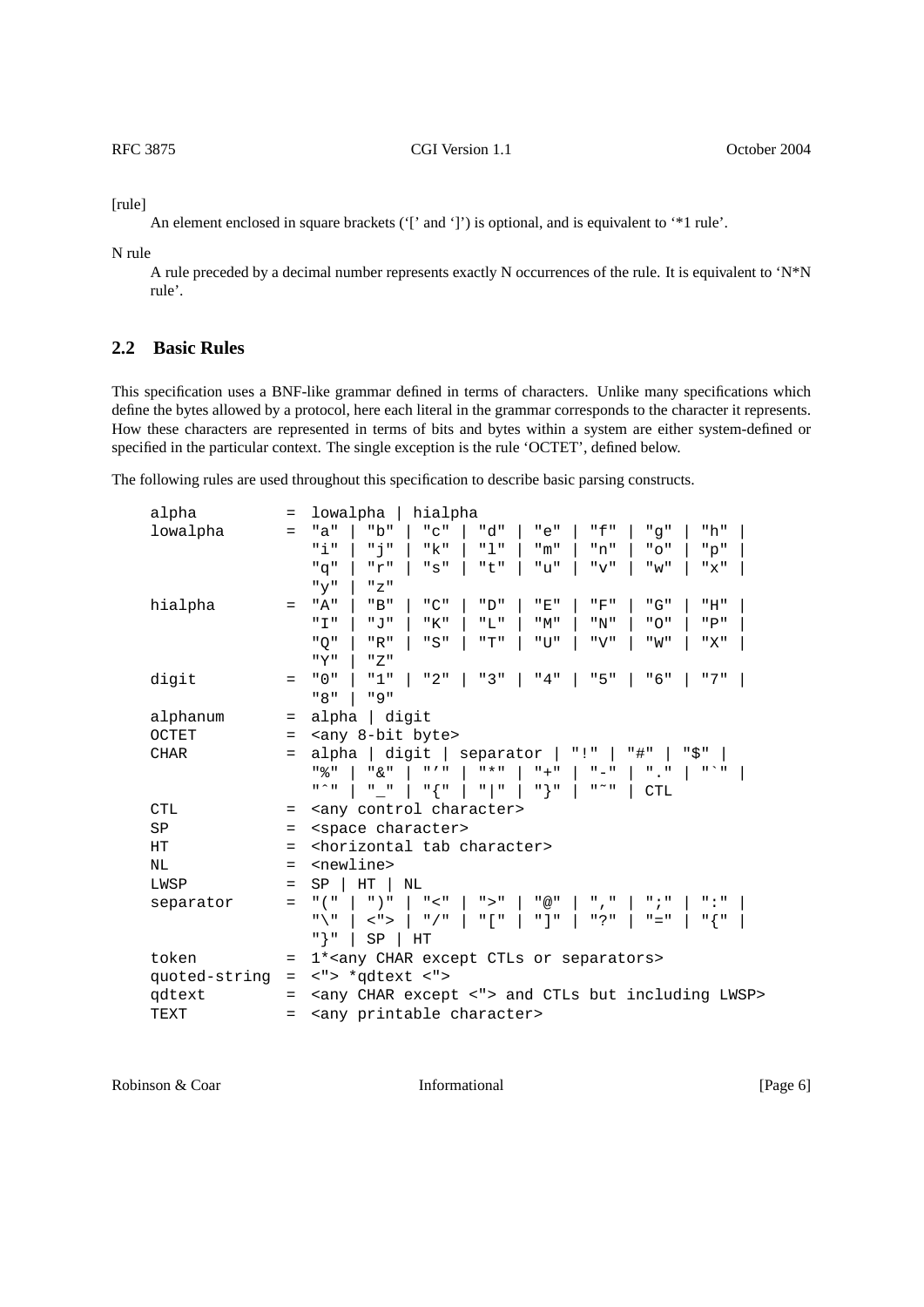Note that newline (NL) need not be a single control character, but can be a sequence of control characters. A system MAY define TEXT to be a larger set of characters than <any CHAR excluding CTLs but including LWSP>.

# <span id="page-6-0"></span>**2.3 URL Encoding**

Some variables and constructs used here are described as being 'URL-encoded'. This encoding is described in section 2 of RFC 2396 [2]. In a URL-encoded string an escape sequence consists of a percent character ("%") followed by two hexadecimal digits, where the two hexadecimal digits form an octet. An escape sequence represents the graphic character that has the octet as its code within the US-ASCII [9] coded character set, if it exists. Currently there is no provision within the URI syntax to identify which character set non-ASCII codes represent, so CGI handles this issue on an ad-hoc basis.

Note that some unsafe (reserved) characters may have different semantics when encoded. The definition of which characters are unsafe depends on the context; see section 2 of RFC 2396 [2], updated by RFC 2732 [7], for an authoritative treatment. These reserved characters are generally used to provide syntactic structure to the character string, for example as field separators. In all cases, the string is first processed with regard to any reserved characters present, and then the resulting data can be URL-decoded by replacing "%" escape sequences by their character values.

To encode a character string, all reserved and forbidden characters are replaced by the corresponding "%" escape sequences. The string can then be used in assembling a URI. The reserved characters will vary from context to context, but will always be drawn from this set:

reserved = ";" | "/" | "?" | ":" | "@" | "&" | "=" | "+" | "\$" | "," | "[" | "]"

The last two characters were added by RFC 2732 [7]. In any particular context, a sub-set of these characters will be reserved; the other characters from this set MUST NOT be encoded when a string is URL-encoded in that context. Other basic rules used to describe URI syntax are:

| hex  | = digit   "A"   "B"   "C"   "D"   "E"   "F"   "a" |
|------|---------------------------------------------------|
|      | "b"   "c"   "d"   "e"   "f"                       |
|      | $\text{escaped}$ = " $\text{*}$ " hex hex         |
|      | unreserved = alpha $\mid$ digit $\mid$ mark       |
| mark |                                                   |

# **3 Invoking the Script**

### **3.1 Server Responsibilities**

The server acts as an application gateway. It receives the request from the client, selects a CGI script to handle the request, converts the client request to a CGI request, executes the script and converts the CGI response into a response for the client. When processing the client request, it is responsible for implementing any protocol

Robinson & Coar **Informational Informational** [Page 7]

<span id="page-6-2"></span><span id="page-6-1"></span>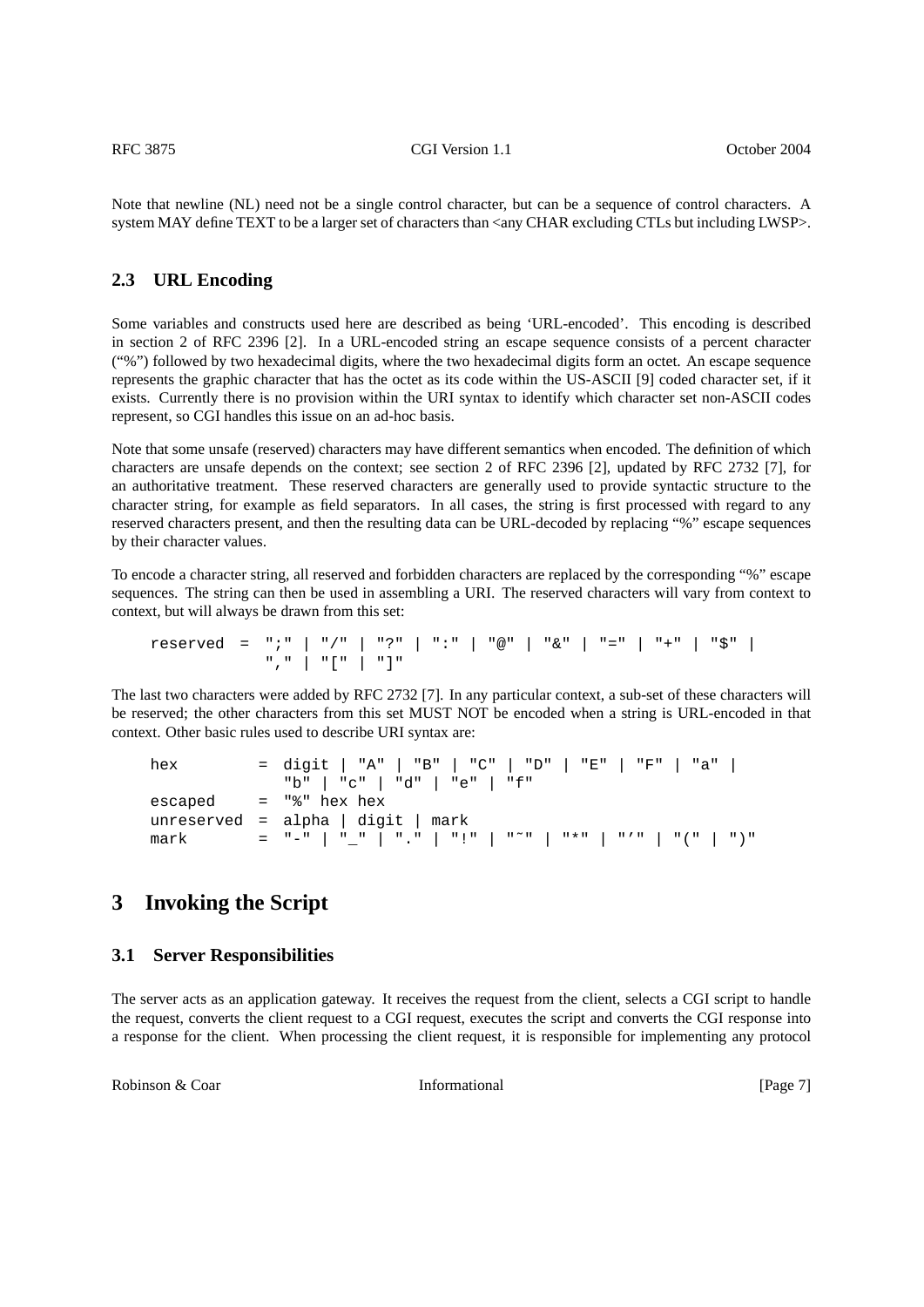or transport level authentication and security. The server MAY also function in a 'non-transparent' manner, modifying the request or response in order to provide some additional service, such as media type transformation or protocol reduction.

The server MUST perform translations and protocol conversions on the client request data required by this specification. Furthermore, the server retains its responsibility to the client to conform to the relevant network protocol even if the CGI script fails to conform to this specification.

If the server is applying authentication to the request, then it MUST NOT execute the script unless the request passes all defined access controls.

# <span id="page-7-0"></span>**3.2 Script Selection**

The server determines which CGI is script to be executed based on a generic-form URI supplied by the client. This URI includes a hierarchical path with components separated by "/". For any particular request, the server will identify all or a leading part of this path with an individual script, thus placing the script at a particular point in the path hierarchy. The remainder of the path, if any, is a resource or sub-resource identifier to be interpreted by the script.

Information about this split of the path is available to the script in the meta-variables, described below. Support for non-hierarchical URI schemes is outside the scope of this specification.

### <span id="page-7-1"></span>**3.3 The Script-URI**

The mapping from client request URI to choice of script is defined by the particular server implementation and its configuration. The server may allow the script to be identified with a set of several different URI path hierarchies, and therefore is permitted to replace the URI by other members of this set during processing and generation of the meta-variables. The server

- 1. MAY preserve the URI in the particular client request; or
- 2. it MAY select a canonical URI from the set of possible values for each script; or
- 3. it can implement any other selection of URI from the set.

From the meta-variables thus generated, a URI, the 'Script-URI', can be constructed. This MUST have the property that if the client had accessed this URI instead, then the script would have been executed with the same values for the SCRIPT\_NAME, PATH\_INFO and QUERY\_STRING meta-variables. The Script-URI has the structure of a generic URI as defined in section 3 of RFC 2396 [2], with the exception that object parameters and fragment identifiers are not permitted. The various components of the Script-URI are defined by some of the meta-variables (see below);

```
script-URI = <scheme> "://" <server-name> ":" <server-port>
              <script-path> <extra-path> "?" <query-string>
```
Robinson & Coar **Informational** [Page 8] [Page 8]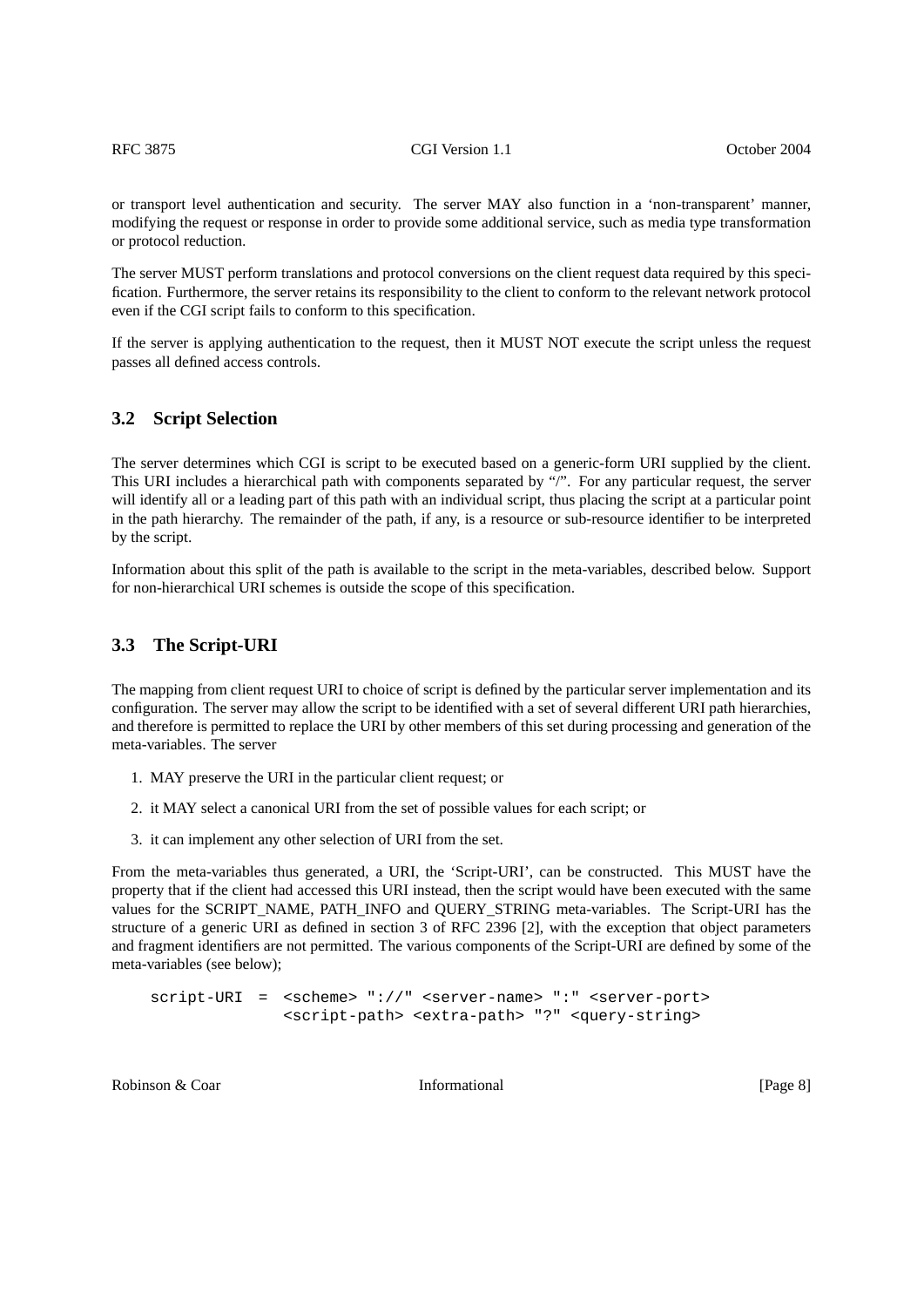where  $\leq$ scheme $\geq$  is found from SERVER\_PROTOCOL,  $\leq$ server-name $\geq$ ,  $\leq$ server-port $\geq$  and  $\leq$ query-string $\geq$  are the values of the respective meta-variables. The SCRIPT\_NAME and PATH\_INFO values, URL-encoded with ";", "=" and "?" reserved, give <script-path> and <extra-path>. See [section 4.1.5](#page-11-1) for more information about the PATH\_INFO meta-variable.

The scheme and the protocol are not identical as the scheme identifies the access method in addition to the application protocol. For example, a resource accessed using Transport Layer Security (TLS) [14] would have a request URI with a scheme of https when using the HTTP protocol [19]. CGI/1.1 provides no generic means for the script to reconstruct this, and therefore the Script-URI as defined includes the base protocol used. However, a script MAY make use of scheme-specific meta-variables to better deduce the URI scheme.

Note that this definition also allows URIs to be constructed which would invoke the script with any permitted values for the path-info or query-string, by modifying the appropriate components.

#### <span id="page-8-0"></span>**3.4 Execution**

The script is invoked in a system-defined manner. Unless specified otherwise, the file containing the script will be invoked as an executable program. The server prepares the CGI request as described in [section 4;](#page-8-1) this comprises the request meta-variables (immediately available to the script on execution) and request message data. The request data need not be immediately available to the script; the script can be executed before all this data has been received by the server from the client. The response from the script is returned to the server as described in sections [5](#page-18-1) and [6.](#page-19-1)

In the event of an error condition, the server can interrupt or terminate script execution at any time and without warning. That could occur, for example, in the event of a transport failure between the server and the client; so the script SHOULD be prepared to handle abnormal termination.

# <span id="page-8-1"></span>**4 The CGI Request**

Information about a request comes from two different sources; the request meta-variables and any associated message-body.

#### **4.1 Request Meta-Variables**

Meta-variables contain data about the request passed from the server to the script, and are accessed by the script in a system-defined manner. Meta-variables are identified by case-insensitive names; there cannot be two different variables whose names differ in case only. Here they are shown using a canonical representation of capitals plus underscore ("\_"). A particular system can define a different representation.

```
meta-variable-name = "AUTH_TYPE" | "CONTENT_LENGTH" |
                      "CONTENT_TYPE" | "GATEWAY_INTERFACE" |
                      "PATH_INFO" | "PATH_TRANSLATED" |
```
Robinson & Coar **Informational Informational** [Page 9]

<span id="page-8-2"></span>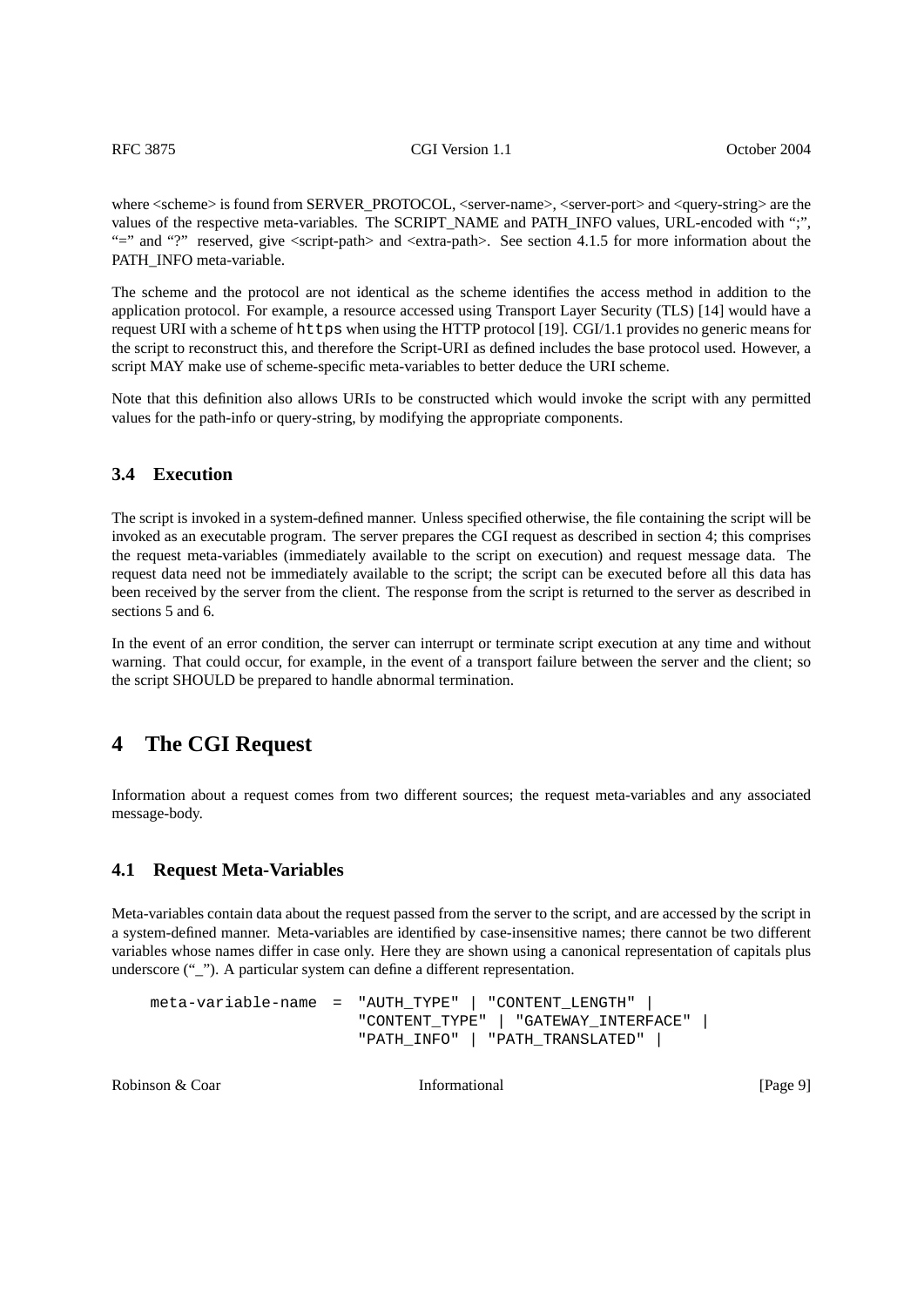```
"QUERY_STRING" | "REMOTE_ADDR" |
                     "REMOTE_HOST" | "REMOTE_IDENT" |
                     "REMOTE_USER" | "REQUEST_METHOD" |
                     "SCRIPT_NAME" | "SERVER_NAME" |
                     "SERVER_PORT" | "SERVER_PROTOCOL" |
                     "SERVER_SOFTWARE" | scheme |
                     protocol-var-name | extension-var-name
protocol-var-name = ( protocol | scheme ) "_" var-name
scheme = alpha *( alpha | digit | "+" | "-" | "." )
var-name = token
extension-var-name = token
```
Meta-variables with the same name as a scheme, and names beginning with the name of a protocol or scheme (e.g. HTTP\_ACCEPT) are also defined. The number and meaning of these variables may change independently of this specification. (See also [section 4.1.18.](#page-16-0))

The server MAY set additional implementation-defined extension meta-variables, whose names SHOULD be prefixed with "X\_".

This specification does not distinguish between zero-length (NULL) values and missing values. For example, a script cannot distinguish between the two requests http://host/script and http://host/script? as in both cases the QUERY\_STRING meta-variable would be NULL.

meta-variable-value = "" | 1\*<TEXT, CHAR or tokens of value>

An optional meta-variable may be omitted (left unset) if its value is NULL. Meta-variable values MUST be considered case-sensitive except as noted otherwise. The representation of the characters in the meta-variables is system-defined; the server MUST convert values to that representation.

#### <span id="page-9-0"></span>**4.1.1 AUTH\_TYPE**

The AUTH\_TYPE variable identifies any mechanism used by the server to authenticate the user. It contains a case-insensitive value defined by the client protocol or server implementation.

For HTTP, if the client request required authentication for external access, then the server MUST set the value of this variable from the 'auth-scheme' token in the request Authorization header field.

AUTH TYPE  $= " " | author-scheme$ auth-scheme = "Basic" | "Digest" | extension-auth extension-auth = token

HTTP access authentication schemes are described in RFC 2617 [5].

Robinson & Coar **Informational Informational** [Page 10]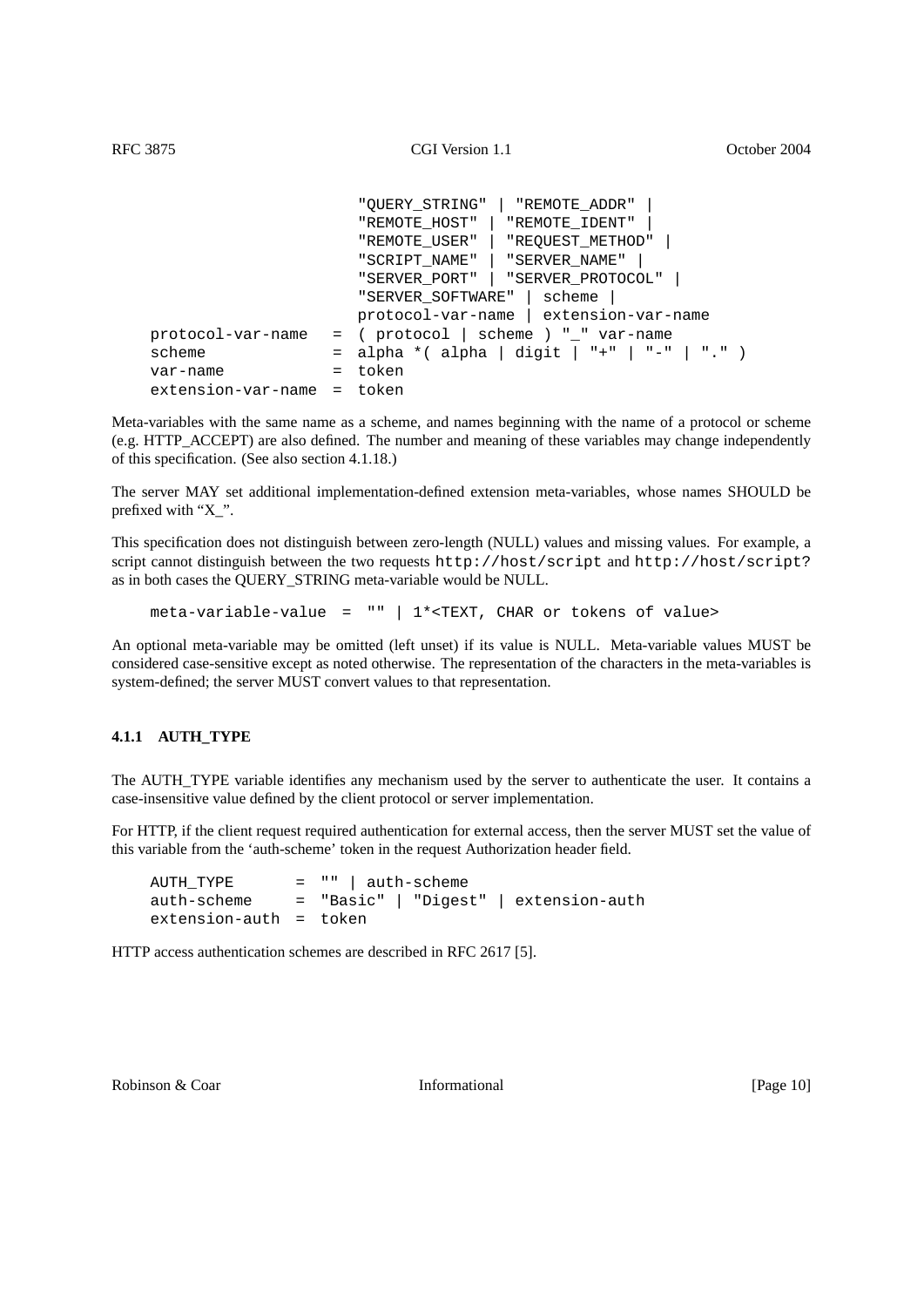#### **4.1.2 CONTENT\_LENGTH**

The CONTENT\_LENGTH variable contains the size of the message-body attached to the request, if any, in decimal number of octets. If no data is attached, then NULL (or unset).

<span id="page-10-0"></span>CONTENT\_LENGTH = "" | 1\*digit

The server MUST set this meta-variable if and only if the request is accompanied by a message-body entity. The CONTENT\_LENGTH value must reflect the length of the message-body after the server has removed any transfer-codings or content-codings.

### **4.1.3 CONTENT\_TYPE**

If the request includes a message-body, the CONTENT\_TYPE variable is set to the Internet Media Type [6] of the message-body.

<span id="page-10-1"></span>

|            | $CONTENT_TYPE = ""   media-type$        |
|------------|-----------------------------------------|
| media-type | = type "/" subtype $*($ ";" parameter ) |
| type       | = token                                 |
| subtype    | = token                                 |
| parameter  | = attribute "=" value                   |
| attribute  | = token                                 |
| value      | $=$ token   quoted-string               |

The type, subtype and parameter attribute names are not case-sensitive. Parameter values may be case sensitive. Media types and their use in HTTP are described section 3.7 of the HTTP/1.1 specification [4].

There is no default value for this variable. If and only if it is unset, then the script MAY attempt to determine the media type from the data received. If the type remains unknown, then the script MAY choose to assume a type of application/octet-stream or it may reject the request with an error (as described in [section 6.3.3\)](#page-22-1).

Each media-type defines a set of optional and mandatory parameters. This may include a charset parameter with a case-insensitive value defining the coded character set for the message-body. If the charset parameter is omitted, then the default value should be derived according to whichever of the following rules is the first to apply:

- 1. There MAY be a system-defined default charset for some media-types.
- 2. The default for media-types of type "text" is ISO-8859-1 [4].
- 3. Any default defined in the media-type specification.
- 4. The default is US-ASCII.

The server MUST set this meta-variable if an HTTP Content-Type field is present in the client request header. If the server receives a request with an attached entity but no Content-Type header field, it MAY attempt to determine the correct content type, otherwise it should omit this meta-variable.

Robinson & Coar **Informational Informational** [Page 11]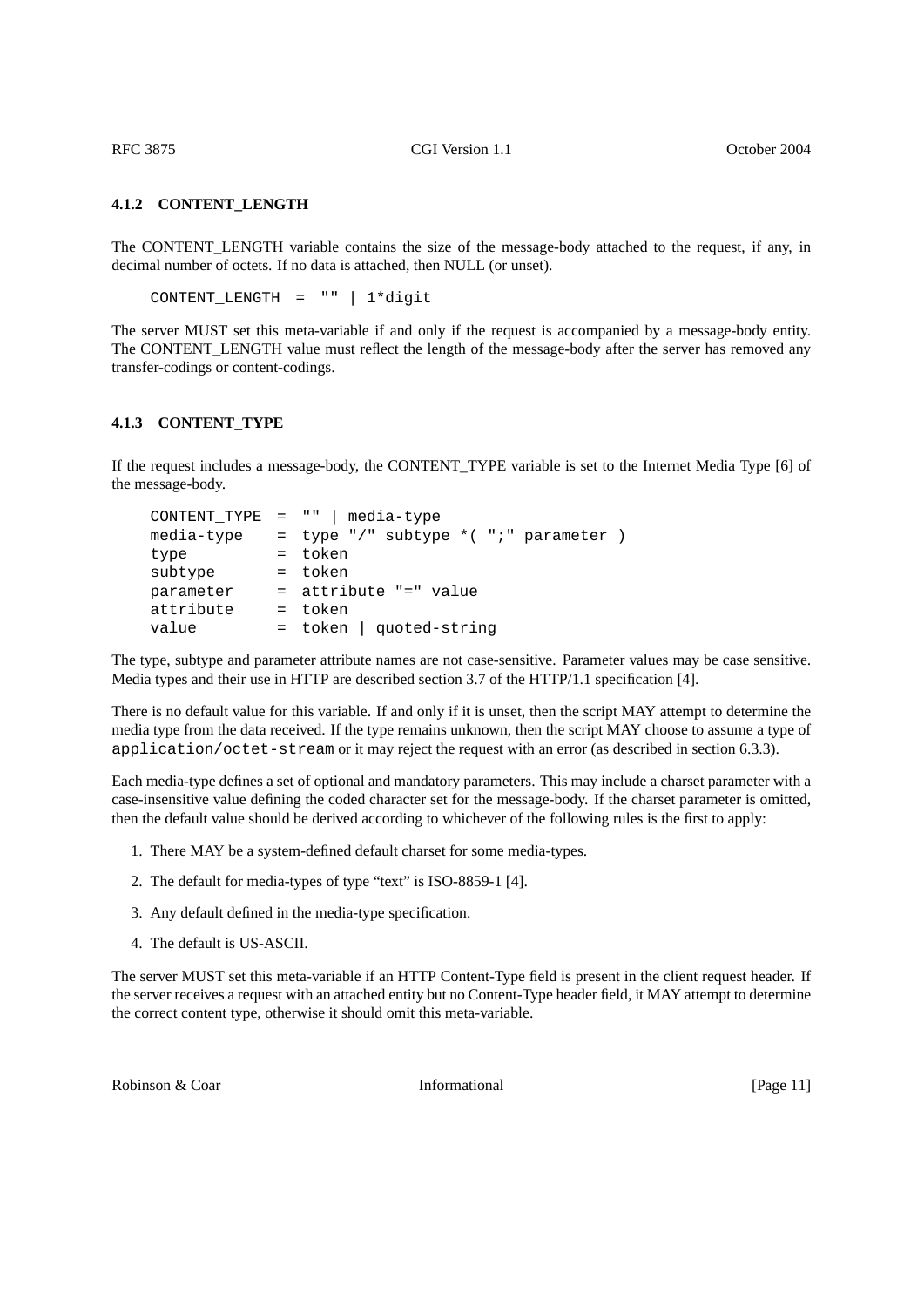#### **4.1.4 GATEWAY\_INTERFACE**

The GATEWAY\_INTERFACE variable MUST be set to the dialect of CGI being used by the server to communicate with the script. Syntax:

<span id="page-11-0"></span>GATEWAY\_INTERFACE = "CGI" "/" 1\*digit "." 1\*digit

Note that the major and minor numbers are treated as separate integers and hence each may be incremented higher than a single digit. Thus CGI/2.4 is a lower version than CGI/2.13 which in turn is lower than CGI/12.3. Leading zeros MUST be ignored by the script and MUST NOT be generated by the server.

This document defines the 1.1 version of the CGI interface.

#### <span id="page-11-1"></span>**4.1.5 PATH\_INFO**

The PATH\_INFO variable specifies a path to be interpreted by the CGI script. It identifies the resource or subresource to be returned by the CGI script, and is derived from the portion of the URI path hierarchy following the part that identifies the script itself. Unlike a URI path, the PATH\_INFO is not URL-encoded, and cannot contain path-segment parameters. A PATH\_INFO of "/" represents a single void path segment.

```
PATH_INFO = "" | ("/" path )path = lsegment * ( " / " lsegment )lsegment = *lchar
lchar = <any TEXT or CTL except "/">
```
The value is considered case-sensitive and the server MUST preserve the case of the path as presented in the request URI. The server MAY impose restrictions and limitations on what values it permits for PATH\_INFO, and MAY reject the request with an error if it encounters any values considered objectionable. That MAY include any requests that would result in an encoded "/" being decoded into PATH\_INFO, as this might represent a loss of information to the script. Similarly, treatment of non US-ASCII characters in the path is system-defined.

URL-encoded, the PATH\_INFO string forms the extra-path component of the Script-URI (see [section 3.3\)](#page-7-1) which follows the SCRIPT\_NAME part of that path.

#### **4.1.6 PATH\_TRANSLATED**

The PATH\_TRANSLATED variable is derived by taking the PATH\_INFO value, parsing it as a local URI in its own right, and performing any virtual-to-physical translation appropriate to map it onto the server's document repository structure. The set of characters permitted in the result is system-defined.

<span id="page-11-2"></span>PATH\_TRANSLATED = \*<any character>

This is the file location that would be accessed by a request for

```
<scheme> "://" <server-name> ":" <server-port> <extra-path>
```
Robinson & Coar **Informational Informational** [Page 12]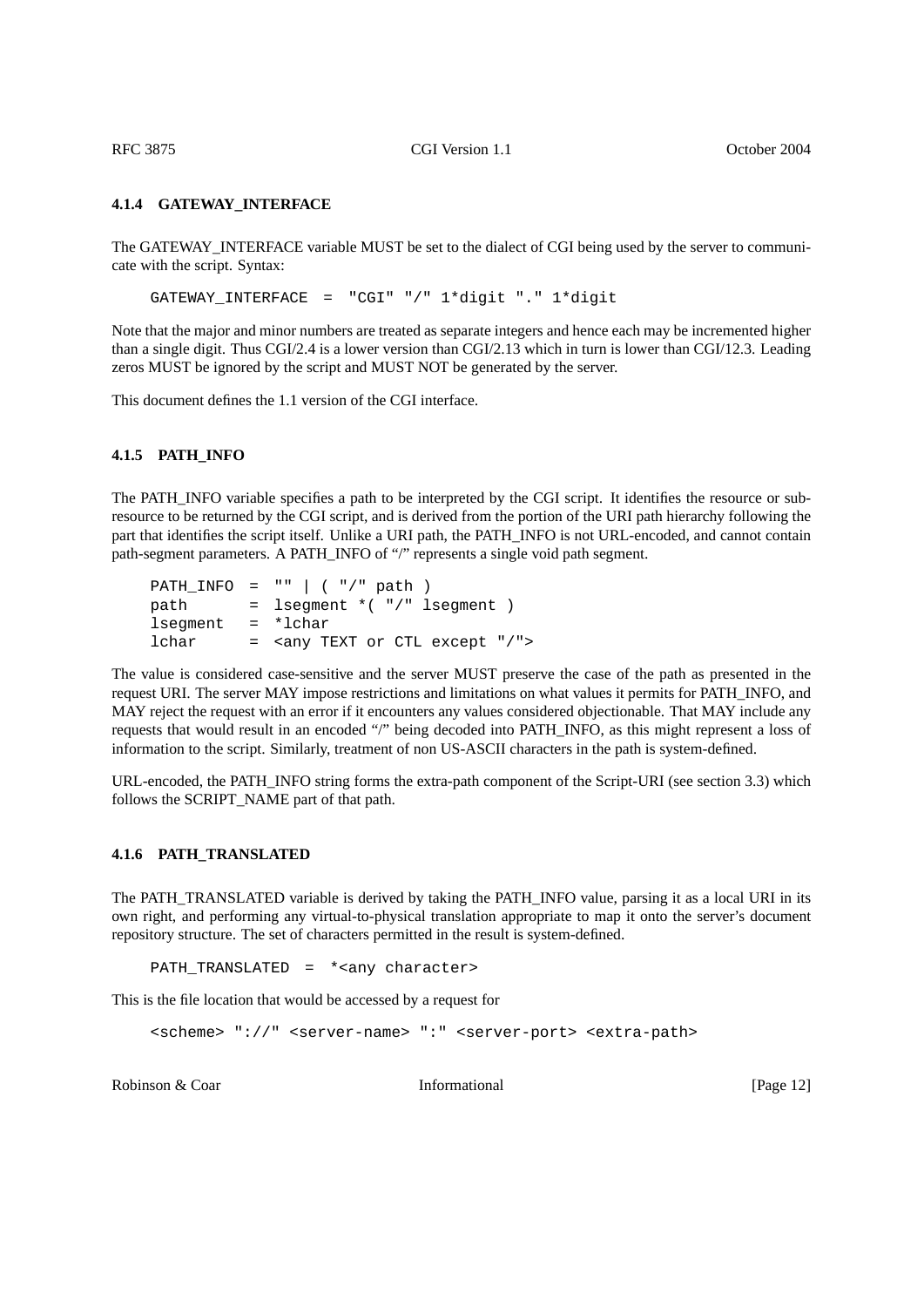where  $\leq$ scheme $\geq$  is the scheme for the original client request and  $\leq$ extra-path $\geq$  is a URL-encoded version of PATH\_INFO, with ";", "=" and "?" reserved. For example, a request such as the following:

http://somehost.com/cgi-bin/somescript/this%2eis%2epath%3binfo

would result in a PATH\_INFO value of

/this.is.the.path;info

An internal URI is constructed from the scheme, server location and the URL-encoded PATH\_INFO:

http://somehost.com/this.is.the.path%3binfo

This would then be translated to a location in the server's document repository, perhaps a filesystem path something like this:

/usr/local/www/htdocs/this.is.the.path;info

The value of PATH\_TRANSLATED is the result of the translation.

The value is derived in this way irrespective of whether it maps to a valid repository location. The server MUST preserve the case of the extra-path segment unless the underlying repository supports case-insensitive names. If the repository is only case-aware, case-preserving, or case-blind with regard to document names, the server is not required to preserve the case of the original segment through the translation.

The translation algorithm the server uses to derive PATH\_TRANSLATED is implementation-defined; CGI scripts which use this variable may suffer limited portability.

The server SHOULD set this meta-variable if the request URI includes a path-info component. If PATH\_INFO is NULL, then the PATH\_TRANSLATED variable MUST be set to NULL (or unset).

### <span id="page-12-0"></span>**4.1.7 QUERY\_STRING**

The QUERY\_STRING variable contains a URL-encoded search or parameter string; it provides information to the CGI script to affect or refine the document to be returned by the script.

The URL syntax for a search string is described in section 3 of RFC 2396 [2]. The QUERY\_STRING value is case-sensitive.

QUERY\_STRING = query-string query-string = \*uric uric = reserved | unreserved | escaped

When parsing and decoding the query string, the details of the parsing, reserved characters and support for non US-ASCII characters depends on the context. For example, form submission from an HTML document [18] uses application/x-www-form-urlencoded encoding, in which the characters "+", " $\&$ " and "=" are reserved, and the ISO 8859-1 encoding may be used for non US-ASCII characters.

Robinson & Coar **Informational Informational** [Page 13]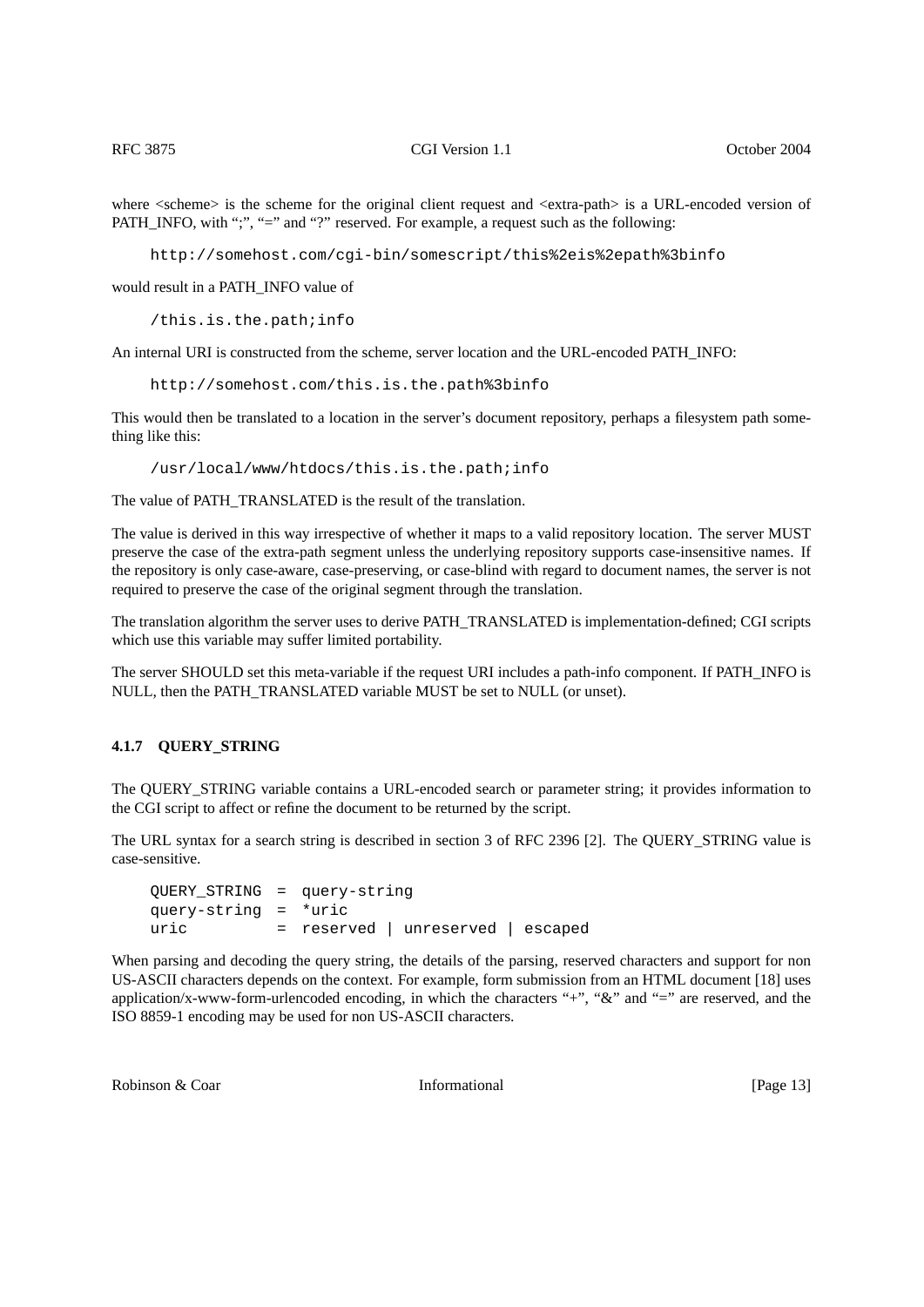The QUERY\_STRING value provides the query-string part of the Script-URI. (See [section 3.3\)](#page-7-1).

The server MUST set this variable; if the Script-URI does not include a query component, the QUERY\_STRING MUST be defined as an empty string ("").

#### **4.1.8 REMOTE\_ADDR**

The REMOTE\_ADDR variable MUST be set to the network address of the client sending the request to the server.

```
REMOTE ADDR = hostnumber
hostnumber = ipv4-address | ipv6-address
ipv4-address = 1*3digit "." 1*3digit "." 1*3digit "." 1*3digit
ipv6-address = hexpart [ ":" ipv4-address ]
hexpart = hexseq | ( [ hexseq ] "::" [ hexseq ] )
hexseq = 1*4hex *( ":" 1*4hex )
```
The format of an IPv6 address is described in RFC 3513 [15].

#### <span id="page-13-1"></span>**4.1.9 REMOTE\_HOST**

The REMOTE\_HOST variable contains the fully qualified domain name of the client sending the request to the server, if available, otherwise NULL. Fully qualified domain names take the form as described in section 3.5 of RFC 1034 [17] and section 2.1 of RFC 1123 [12]. Domain names are not case sensitive.

```
REMOTE_HOST = "" | hostname | hostnumber
hostname = *( domainlabel "." ) toplabel [ "." ]
domainlabel = alphanum [ *alphahypdigit alphanum ]
toplabel = alpha [ *alphahypdigit alphanum ]
alphahypdigit = alphanum | "-"
```
The server SHOULD set this variable. If the hostname is not available for performance reasons or otherwise, the server MAY substitute the REMOTE\_ADDR value.

#### <span id="page-13-2"></span>**4.1.10 REMOTE\_IDENT**

The REMOTE\_IDENT variable MAY be used to provide identity information reported about the connection by an RFC 1413 [20] request to the remote agent, if available. The server may choose not to support this feature, or not to request the data for efficiency reasons, or not to return available identity data.

REMOTE\_IDENT = \*TEXT

The data returned may be used for authentication purposes, but the level of trust reposed in it should be minimal.

Robinson & Coar **Informational Informational IPage 14**]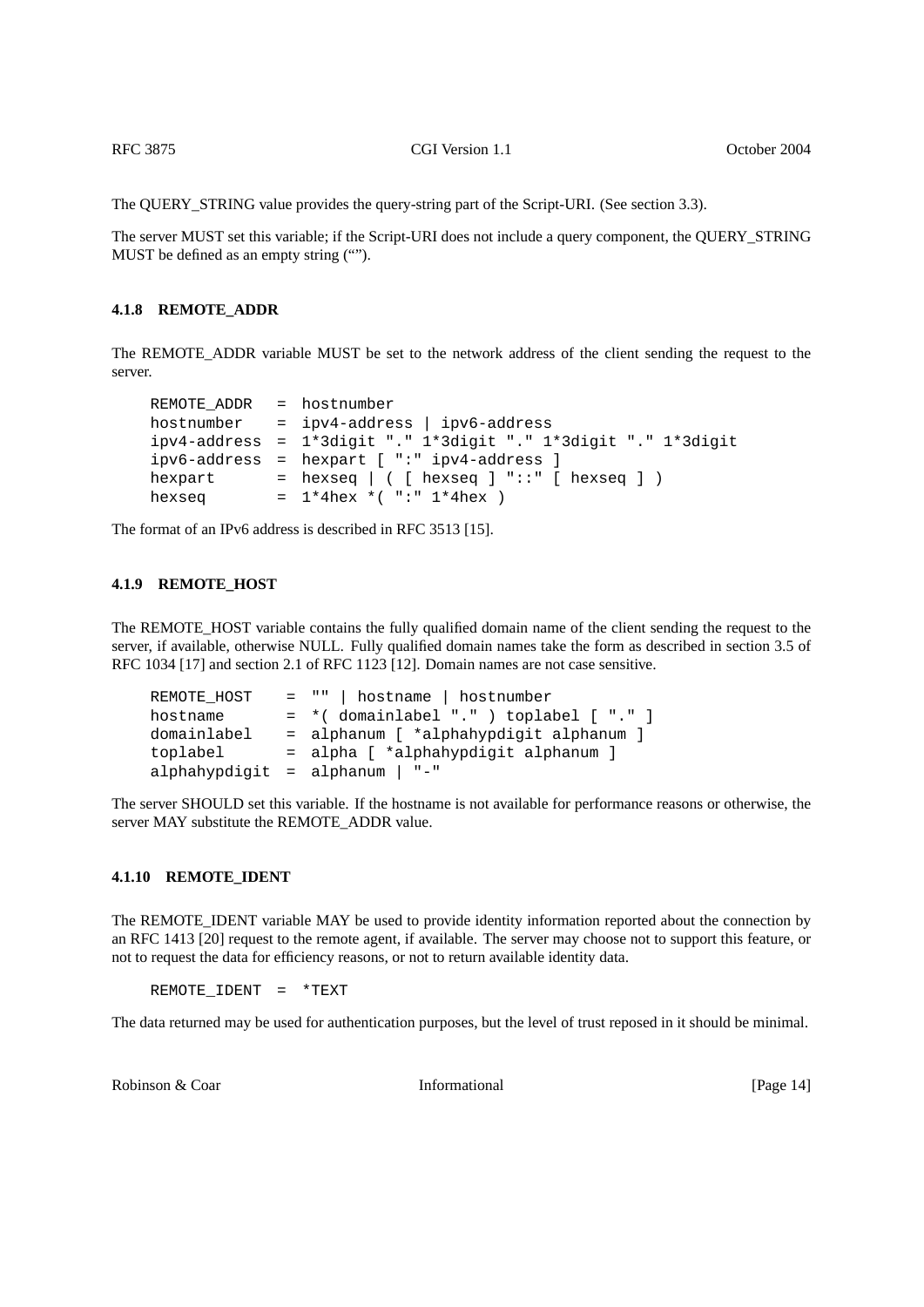#### **4.1.11 REMOTE\_USER**

The REMOTE\_USER variable provides a user identification string supplied by client as part of user authentication.

<span id="page-14-0"></span>REMOTE\_USER = \*TEXT

If the client request required HTTP Authentication [5] (e.g. the AUTH\_TYPE meta-variable is set to "Basic" or "Digest"), then the value of the REMOTE\_USER meta-variable MUST be set to the user-ID supplied.

#### **4.1.12 REQUEST\_METHOD**

The REQUEST\_METHOD meta-variable MUST be set to the method which should be used by the script to process the request, as described in [section 4.3.](#page-17-0)

<span id="page-14-1"></span>

| REOUEST METHOD = method                       |  |  |                                              |
|-----------------------------------------------|--|--|----------------------------------------------|
| method                                        |  |  | = "GET"   "POST"   "HEAD"   extension-method |
| $extension-method = "PUT"   "DELETE"   token$ |  |  |                                              |

The method is case sensitive. The HTTP methods are described in section 5.1.1 of the HTTP/1.0 specification [1] and section 5.1.1 of the HTTP/1.1 specification [4].

### **4.1.13 SCRIPT\_NAME**

The SCRIPT\_NAME variable MUST be set to a URI path (not URL-encoded) which could identify the CGI script (rather than the script's output). The syntax is the same as for PATH\_INFO [\(section 4.1.5\)](#page-11-1)

<span id="page-14-2"></span> $SCRIPT_NAME = " " | ( " / " path )$ 

The leading "/" is not part of the path. It is optional if the path is NULL; however, the variable MUST still be set in that case.

The SCRIPT\_NAME string forms some leading part of the path component of the Script-URI derived in some implementation-defined manner. No PATH\_INFO segment (see [section 4.1.5](#page-11-1)) is included in the SCRIPT\_NAME value.

#### **4.1.14 SERVER\_NAME**

The SERVER\_NAME variable MUST be set to the name of the server host to which the client request is directed. It is a case-insensitive hostname or network address. It forms the host part of the Script-URI.

<span id="page-14-3"></span>SERVER\_NAME = server-name server-name = hostname | ipv4-address | ( "[" ipv6-address "]" )

A deployed server can have more than one possible value for this variable, where several HTTP virtual hosts share

Robinson & Coar **Informational Informational** [Page 15]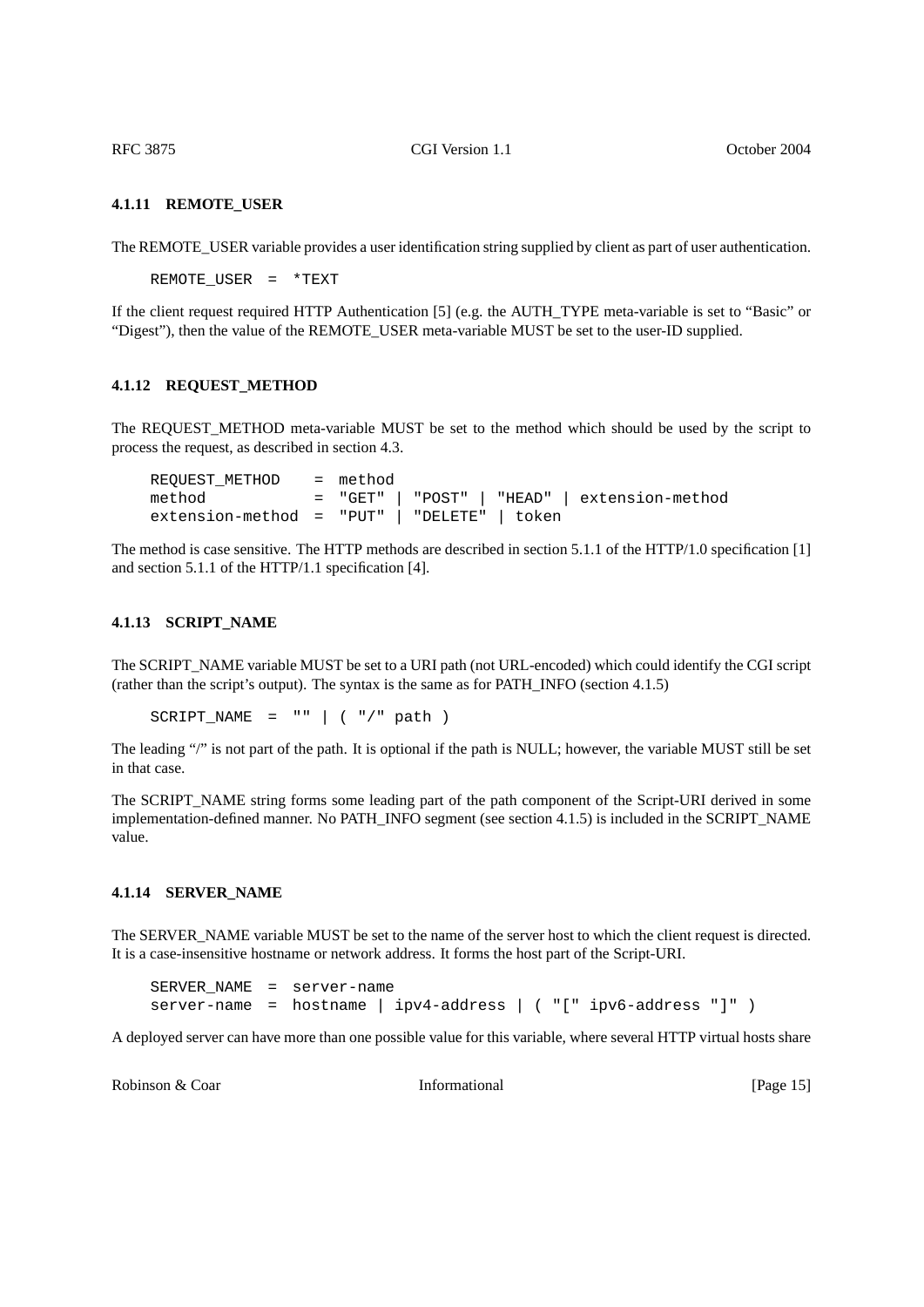the same IP address. In that case, the server would use the contents of the request's Host header field to select the correct virtual host.

#### **4.1.15 SERVER\_PORT**

The SERVER\_PORT variable MUST be set to the TCP/IP port number on which this request is received from the client. This value is used in the port part of the Script-URI.

```
SERVER_PORT = server-port
server-port = 1*digit
```
Note that this variable MUST be set, even if the port is the default port for the scheme and could otherwise be omitted from a URI.

#### **4.1.16 SERVER\_PROTOCOL**

The SERVER\_PROTOCOL variable MUST be set to the name and version of the application protocol used for this CGI request. This MAY differ from the protocol version used by the server in its communication with the client.

```
SERVER_PROTOCOL = HTTP-Version | "INCLUDED" | extension-version
HTTP-Version = "HTTP" "/" 1*digit "." 1*digit
extension-version = protocol [ "/" 1*digit "." 1*digit ]
protocol = token
```
Here, 'protocol' defines the syntax of some of the information passing between the server and the script (the 'protocol-specific' features). It is not case sensitive and is usually presented in upper case. The protocol is not the same as the scheme part of the script URI, which defines the overall access mechanism used by the client to communicate with the server. For example, a request that reaches the script with a protocol of "HTTP" may have used an "https" scheme.

A well-known value for SERVER\_PROTOCOL which the server MAY use is "INCLUDED", which signals that the current document is being included as part of a composite document, rather than being the direct target of the client request. The script should treat this as an HTTP/1.0 request.

#### **4.1.17 SERVER\_SOFTWARE**

The SERVER\_SOFTWARE meta-variable MUST be set to the name and version of the information server software making the CGI request (and running the gateway). It SHOULD be the same as the server description reported to the client, if any.

```
SERVER_SOFTWARE = 1*( product | comment )
product = token [ "/" product-version ]
```
Robinson & Coar **Informational Informational IPage 16**]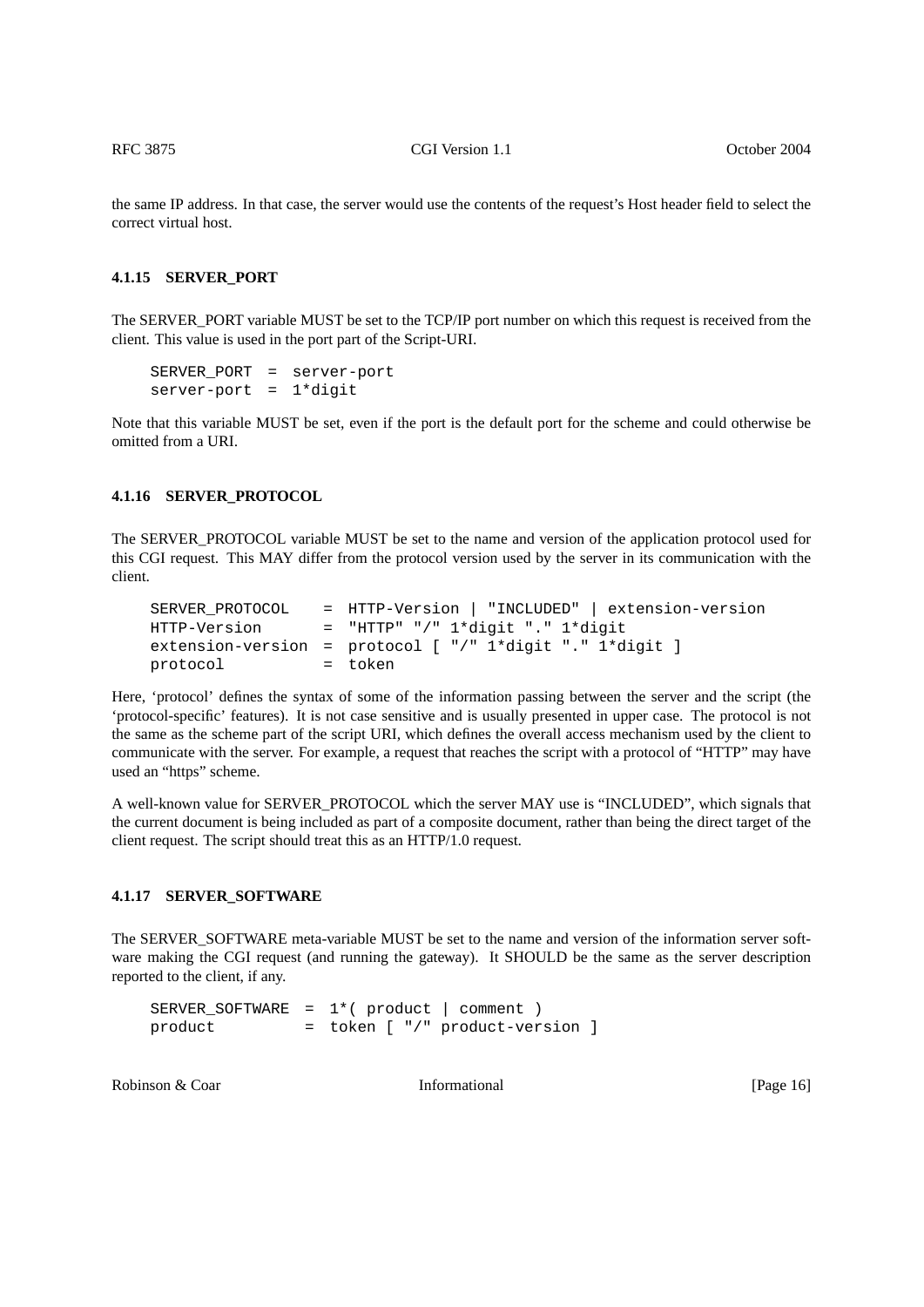```
product-version = token
comment = "(" * ( ctext | comment ) ")"ctext = <any TEXT excluding "(" and ")">
```
#### **4.1.18 Protocol-Specific Meta-Variables**

The server SHOULD set meta-variables specific to the protocol and scheme for the request. Interpretation of protocol-specific variables depends on the protocol version in SERVER\_PROTOCOL. The server MAY set a meta-variable with the name of the scheme to a non-NULL value if the scheme is not the same as the protocol. The presence of such a variable indicates to a script which scheme is used by the request.

Meta-variables with names beginning with "HTTP\_" contain values read from the client request header fields, if the protocol used is HTTP. The HTTP header field name is converted to upper case, has all occurrences of "-" replaced with "\_" and has "HTTP\_" prepended to give the meta-variable name. The header data can be presented as sent by the client, or can be rewritten in ways which do not change its semantics. If multiple header fields with the same field-name are received then the server MUST rewrite them as a single value having the same semantics. Similarly, a header field that spans multiple lines MUST be merged onto a single line. The server MUST, if necessary, change the representation of the data (for example, the character set) to be appropriate for a CGI meta-variable.

The server is not required to create meta-variables for all the header fields that it receives. In particular, it SHOULD remove any header fields carrying authentication information, such as 'Authorization'; or that are available to the script in other variables, such as 'Content-Length' and 'Content-Type'. The server MAY remove header fields that relate solely to client-side communication issues, such as 'Connection'.

# **4.2 Request Message-Body**

Request data is accessed by the script in a system-defined method; unless defined otherwise, this will be by reading the 'standard input' file descriptor or file handle.

```
Request-Data = [ request-body ] [ extension-data ]
request-body = <CONTENT_LENGTH>OCTET
extension-data = *OCTET
```
A request-body is supplied with the request if the CONTENT\_LENGTH is not NULL. The server MUST make at least that many bytes available for the script to read. The server MAY signal an end-of-file condition after CONTENT\_LENGTH bytes have been read or it MAY supply extension data. Therefore, the script MUST NOT attempt to read more than CONTENT\_LENGTH bytes, even if more data is available. However, it is not obliged to read any of the data.

For non-parsed header (NPH) scripts ([section 5\)](#page-18-1), the server SHOULD attempt to ensure that the data supplied to the script is precisely as supplied by the client and is unaltered by the server.

As transfer-codings are not supported on the request-body, the server MUST remove any such codings from the

Robinson & Coar **Informational Informational** [Page 17]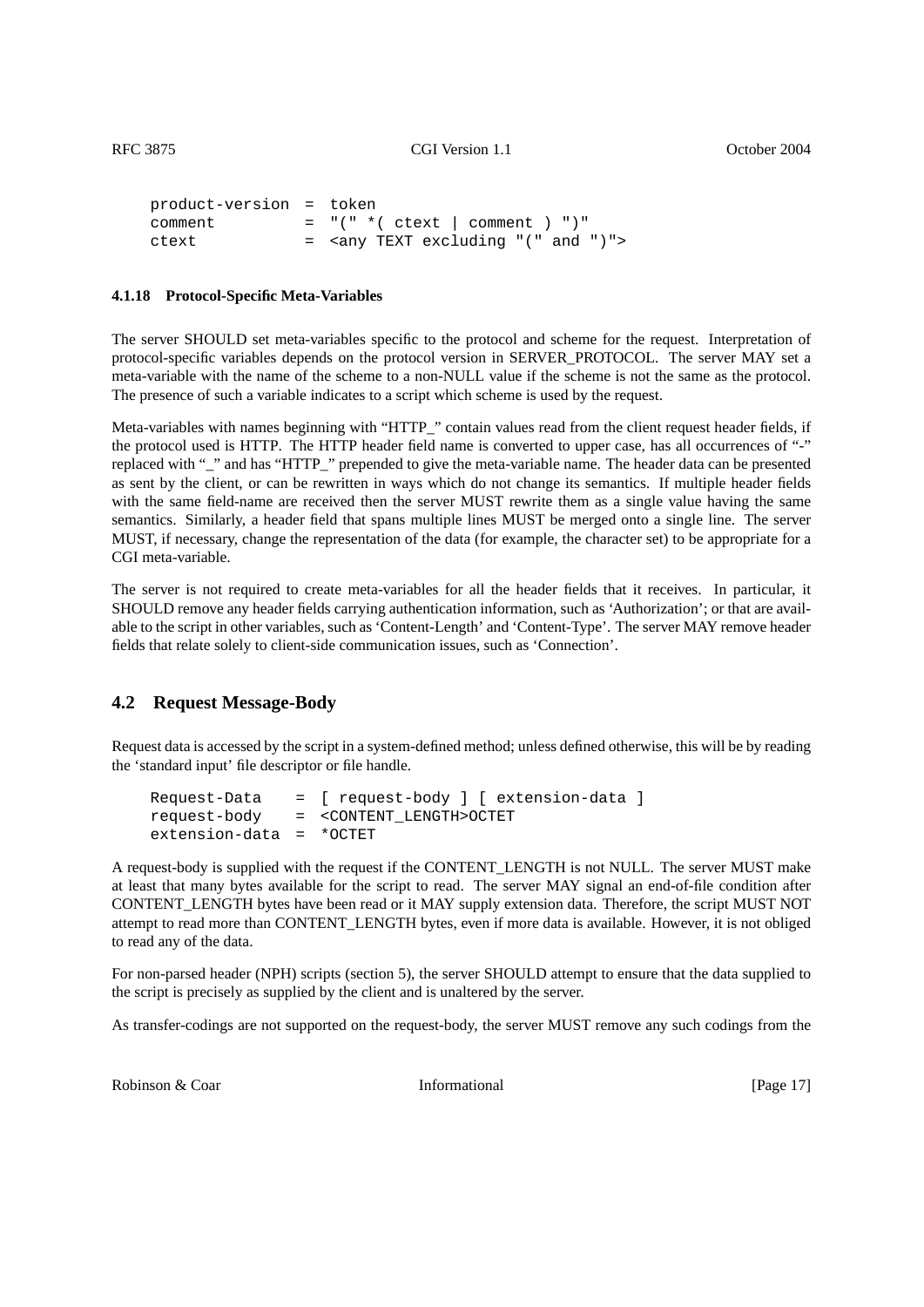message-body, and recalculate the CONTENT\_LENGTH. If this is not possible (for example, because of large buffering requirements), the server SHOULD reject the client request. It MAY also remove content-codings from the message-body.

#### <span id="page-17-0"></span>**4.3 Request Methods**

The Request Method, as supplied in the REQUEST\_METHOD meta-variable, identifies the processing method to be applied by the script in producing a response. The script author can choose to implement the methods most appropriate for the particular application. If the script receives a request with a method it does not support it SHOULD reject it with an error (see [section 6.3.3\)](#page-22-1).

### <span id="page-17-1"></span>**4.3.1 GET**

The GET method indicates that the script should produce a document based on the meta-variable values. By convention, the GET method is 'safe' and 'idempotent' and SHOULD NOT have the significance of taking an action other than producing a document.

The meaning of the GET method may be modified and refined by protocol-specific meta-variables.

#### <span id="page-17-2"></span>**4.3.2 POST**

The POST method is used to request the script perform processing and produce a document based on the data in the request message-body, in addition to meta-variable values. A common use is form submission in HTML [18], intended to initiate processing by the script that has a permanent affect, such a change in a database.

The script MUST check the value of the CONTENT\_LENGTH variable before reading the attached messagebody, and SHOULD check the CONTENT\_TYPE value before processing it.

#### <span id="page-17-3"></span>**4.3.3 HEAD**

The HEAD method requests the script to do sufficient processing to return the response header fields, without providing a response message-body. The script MUST NOT provide a response message-body for a HEAD request. If it does, then the server MUST discard the message-body when reading the response from the script.

#### **4.3.4 Protocol-Specific Methods**

The script MAY implement any protocol-specific method, such as HTTP/1.1 PUT and DELETE; it SHOULD check the value of SERVER\_PROTOCOL when doing so.

Robinson & Coar **Informational Informational IPage 18**]

<span id="page-17-4"></span>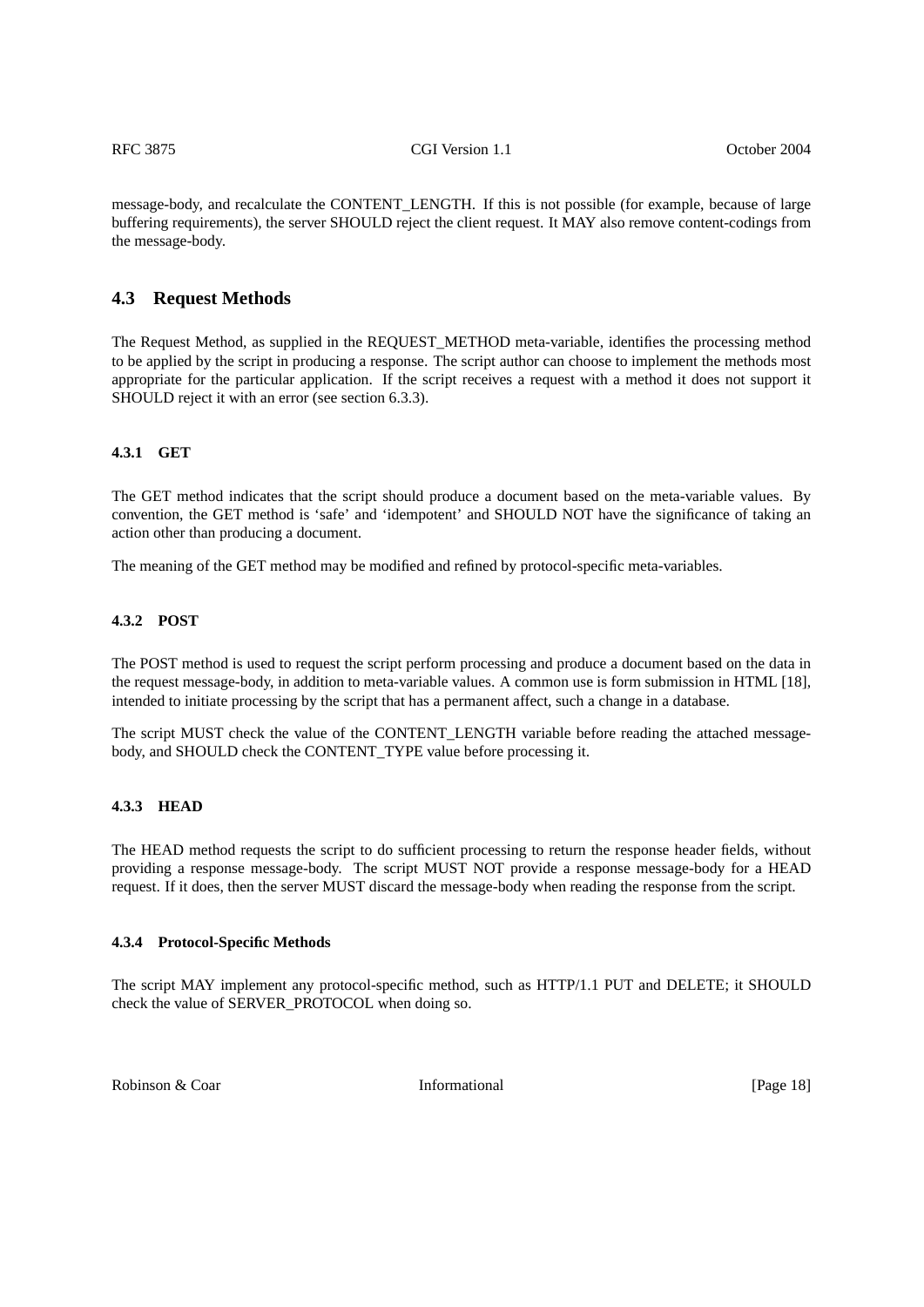The server MAY decide that some methods are not appropriate or permitted for a script, and may handle the methods itself or return an error to the client.

# <span id="page-18-0"></span>**4.4 The Script Command Line**

Some systems support a method for supplying an array of strings to the CGI script. This is only used in the case of an 'indexed' HTTP query, which is identified by a 'GET' or 'HEAD' request with a URI query string that does not contain any unencoded "=" characters. For such a request, the server SHOULD treat the query-string as a search-string and parse it into words, using the rules

```
search-string = search-word *( "+" search-word )
search-word = 1*scharschar = unreserved | escaped | xreserved
xreserved = ";" | "/" | "?" | ":" | "@" | "&" | "=" | "," |
               "$"
```
After parsing, each search-word is URL-decoded, optionally encoded in a system-defined manner and then added to the command line argument list.

If the server cannot create any part of the argument list, then the server MUST NOT generate any command line information. For example, the number of arguments may be greater than operating system or server limits, or one of the words may not be representable as an argument.

The script SHOULD check to see if the QUERY\_STRING value contains an unencoded "=" character, and SHOULD NOT use the command line arguments if it does.

# <span id="page-18-1"></span>**5 NPH Scripts**

### <span id="page-18-2"></span>**5.1 Identification**

The server MAY support NPH (Non-Parsed Header) scripts; these are scripts to which the server passes all responsibility for response processing.

This specification provides no mechanism for an NPH script to be identified on the basis of its output data alone. By convention, therefore, any particular script can only ever provide output of one type (NPH or CGI) and hence the script itself is described as an 'NPH script'. A server with NPH support MUST provide an implementationdefined mechanism for identifying NPH scripts, perhaps based on the name or location of the script.

Robinson & Coar **Informational Informational** [Page 19]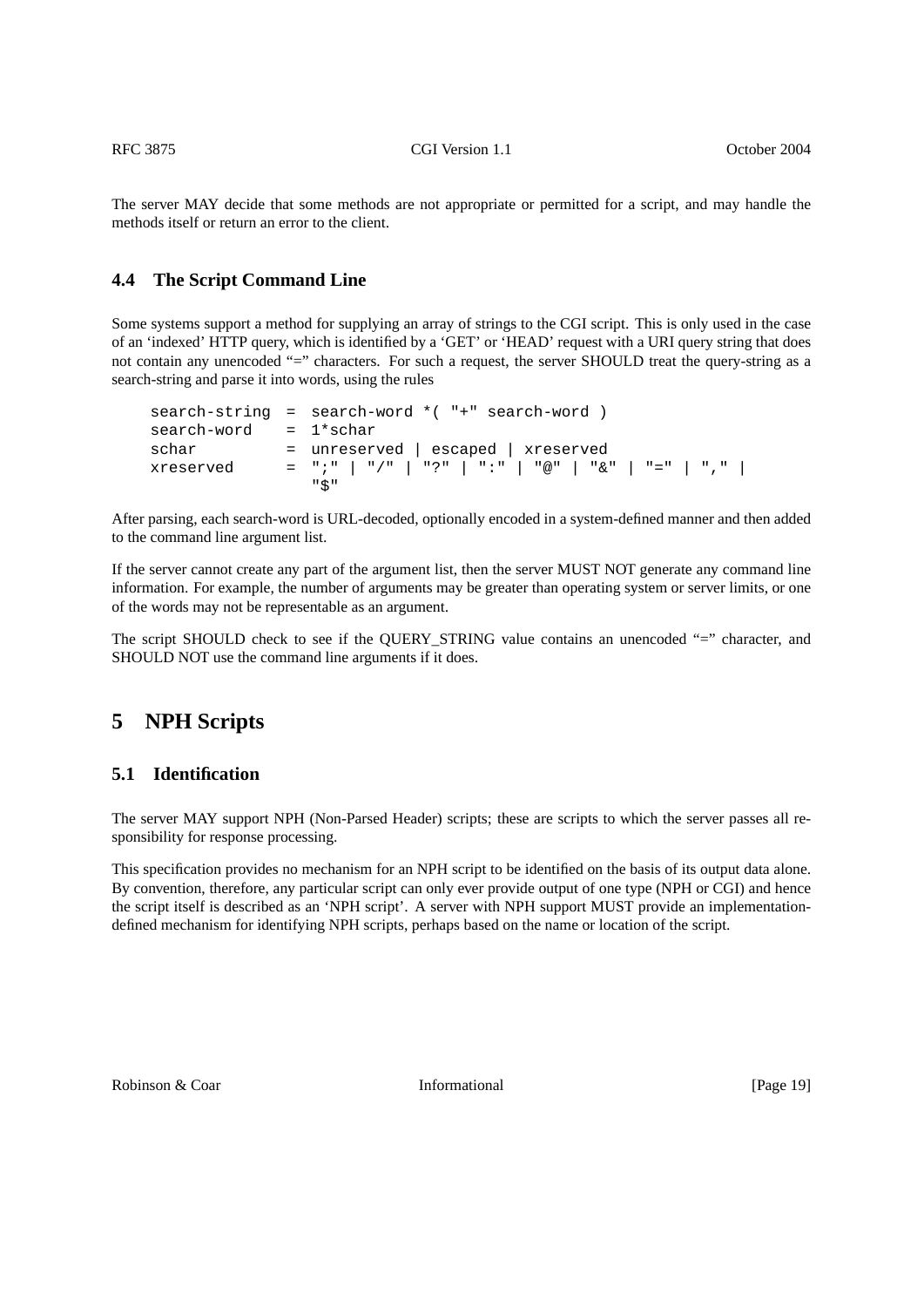### <span id="page-19-0"></span>**5.2 NPH Response**

There MUST be a system-defined method for the script to send data back to the server or client; a script MUST always return some data. Unless defined otherwise, this will be the same as for conventional CGI scripts.

Currently, NPH scripts are only defined for HTTP client requests. An (HTTP) NPH script MUST return a complete HTTP response message, currently described in section 6 of the HTTP specifications [1], [4]. The script MUST use the SERVER\_PROTOCOL variable to determine the appropriate format for a response. It MUST also take account of any generic or protocol-specific meta-variables in the request as might be mandated by the particular protocol specification.

The server MUST ensure that the script output is sent to the client unmodified. Note that this requires the script to use the correct character set (US-ASCII [9] and ISO 8859-1 [10] for HTTP) in the header fields. The server SHOULD attempt to ensure that the script output is sent directly to the client, with minimal internal and no transport-visible buffering.

Unless the implementation defines otherwise, the script MUST NOT indicate in its response that the client can send further requests over the same connection.

# <span id="page-19-1"></span>**6 CGI Response**

#### <span id="page-19-2"></span>**6.1 Response Handling**

A script MUST always provide a non-empty response, and so there is a system-defined method for it to send this data back to the server. Unless defined otherwise, this will be via the 'standard output' file descriptor.

The script MUST check the REQUEST\_METHOD variable when processing the request and preparing its response.

The server MAY implement a timeout period within which data must be received from the script. If a server implementation defines such a timeout and receives no data from a script within the timeout period, the server MAY terminate the script process.

### **6.2 Response Types**

The response comprises a message-header and a message-body, separated by a blank line. The message-header contains one or more header fields. The body may be NULL.

<span id="page-19-3"></span>generic-response = 1\*header-field NL [ response-body ]

The script MUST return one of either a document response, a local redirect response or a client redirect (with optional document) response. In the response definitions below, the order of header fields in a response is not significant (despite appearing so in the BNF). The header fields are defined in [section 6.3](#page-21-0).

Robinson & Coar **Informational Informational** [Page 20]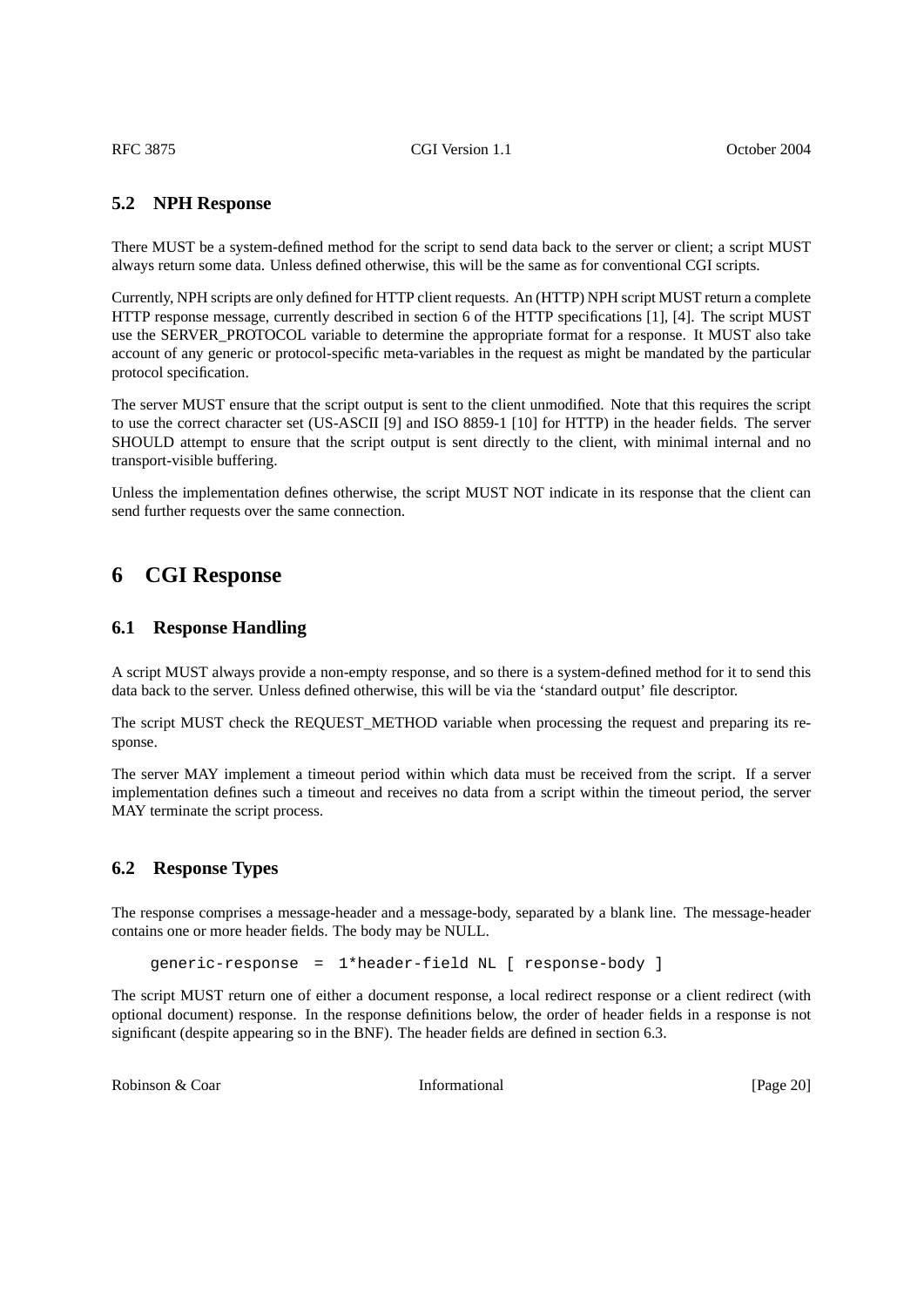```
CGI-Response = document-response | local-redir-response |
                client-redir-response | client-redirdoc-response
```
#### **6.2.1 Document Response**

The CGI script can return a document to the user in a document response, with an optional error code indicating the success status of the response.

document-response = Content-Type [ Status ] \*other-field NL response-body

The script MUST return a Content-Type header field. A Status header field is optional, and status 200 'OK' is assumed if it is omitted. The server MUST make any appropriate modifications to the script's output to ensure that the response to the client complies with the response protocol version.

#### **6.2.2 Local Redirect Response**

The CGI script can return a URI path and query-string ('local-pathquery') for a local resource in a Location header field. This indicates to the server that it should reprocess the request using the path specified.

<span id="page-20-1"></span>local-redir-response = local-Location NL

The script MUST NOT return any other header fields or a message-body, and the server MUST generate the response that it would have produced in response to a request containing the URL

<span id="page-20-2"></span>scheme "://" server-name ":" server-port local-pathquery

#### **6.2.3 Client Redirect Response**

The CGI script can return an absolute URI path in a Location header field, to indicate to the client that it should reprocess the request using the URI specified.

client-redir-response = client-Location \*extension-field NL

The script MUST not provide any other header fields, except for server-defined CGI extension fields. For an HTTP client request, the server MUST generate a 302 'Found' HTTP response message.

#### **6.2.4 Client Redirect Response with Document**

The CGI script can return an absolute URI path in a Location header field together with an attached document, to indicate to the client that it should reprocess the request using the URI specified.

Robinson & Coar **Informational Informational** [Page 21]

<span id="page-20-3"></span>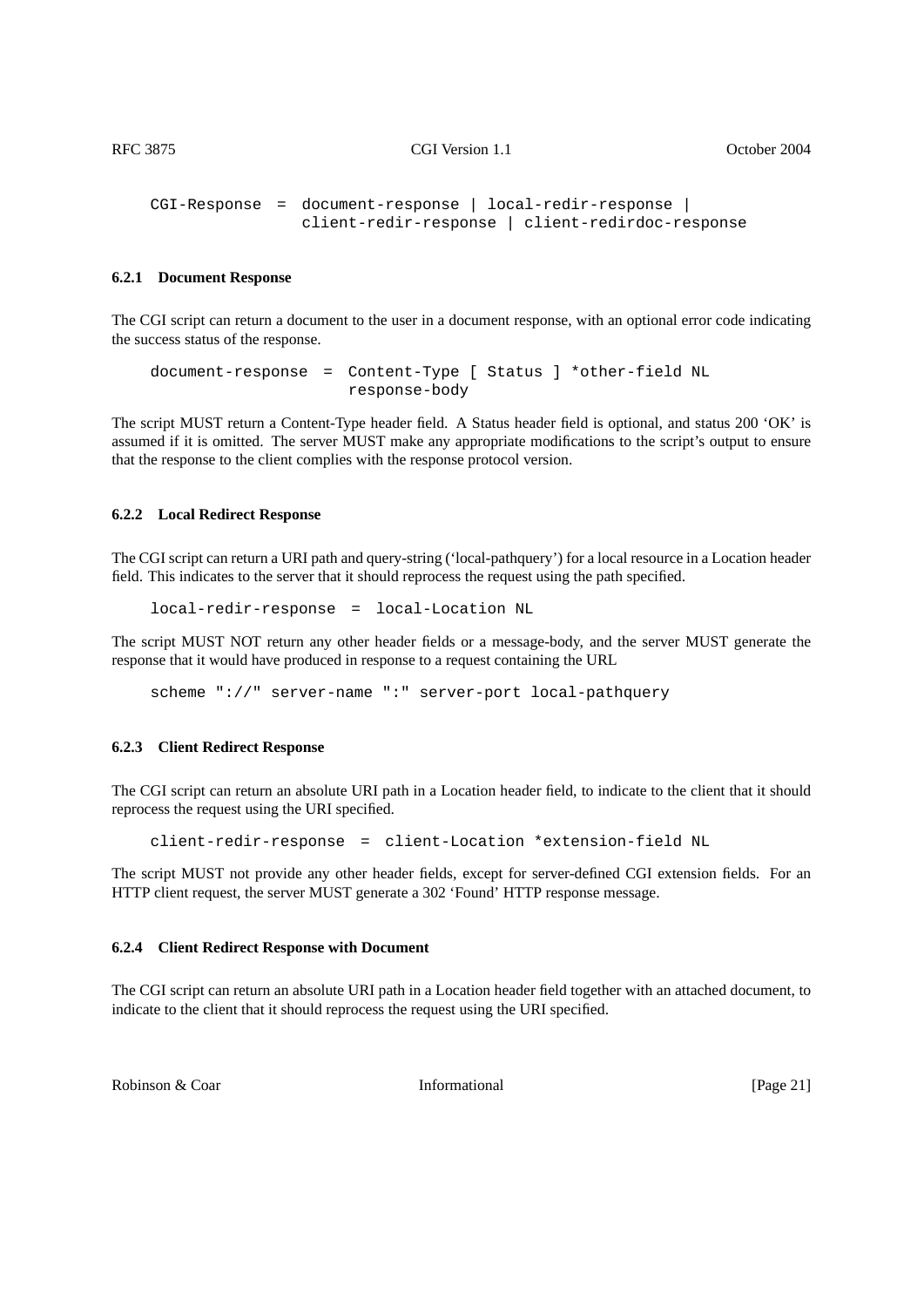```
client-redirdoc-response = client-Location Status Content-Type
                            *other-field NL response-body
```
The Status header field MUST be supplied and MUST contain a status value of 302 'Found', or it MAY contain an extension-code, that is, another valid status code that means client redirection. The server MUST make any appropriate modifications to the script's output to ensure that the response to the client complies with the response protocol version.

# <span id="page-21-0"></span>**6.3 Response Header Fields**

The response header fields are either CGI or extension header fields to be interpreted by the server, or protocolspecific header fields to be included in the response returned to the client. At least one CGI field MUST be supplied; each CGI field MUST NOT appear more than once in the response. The response header fields have the syntax:

| header-field    | = CGI-field   other-field                  |
|-----------------|--------------------------------------------|
| CGI-field       | = Content-Type   Location   Status         |
| other-field     | = protocol-field   extension-field         |
| protocol-field  | = generic-field                            |
| extension-field | = generic-field                            |
| qeneric-field   | = field-name ":" [ field-value ] NL        |
| field-name      | = token                                    |
| field-value     | $= *$ (field-content   LWSP )              |
| field-content   | $= *$ (token   separator   quoted-string ) |

The field-name is not case sensitive. A NULL field value is equivalent to a field not being sent. Note that each header field in a CGI-Response MUST be specified on a single line; CGI/1.1 does not support continuation lines. Whitespace is permitted between the ":" and the field-value (but not between the field-name and the ":"), and also between tokens in the field-value.

### **6.3.1 Content-Type**

The Content-Type response field sets the Internet Media Type [6] of the entity body.

<span id="page-21-1"></span>Content-Type = "Content-Type:" media-type NL

If an entity body is returned, the script MUST supply a Content-Type field in the response. If it fails to do so, the server SHOULD NOT attempt to determine the correct content type. The value SHOULD be sent unmodified to the client, except for any charset parameter changes.

Unless it is otherwise system-defined, the default charset assumed by the client for text media-types is ISO-8859-1 if the protocol is HTTP and US-ASCII otherwise. Hence the script SHOULD include a charset parameter. See section 3.4.1 of the HTTP/1.1 specification [4] for a discussion of this issue.

Robinson & Coar **Informational Informational** [Page 22]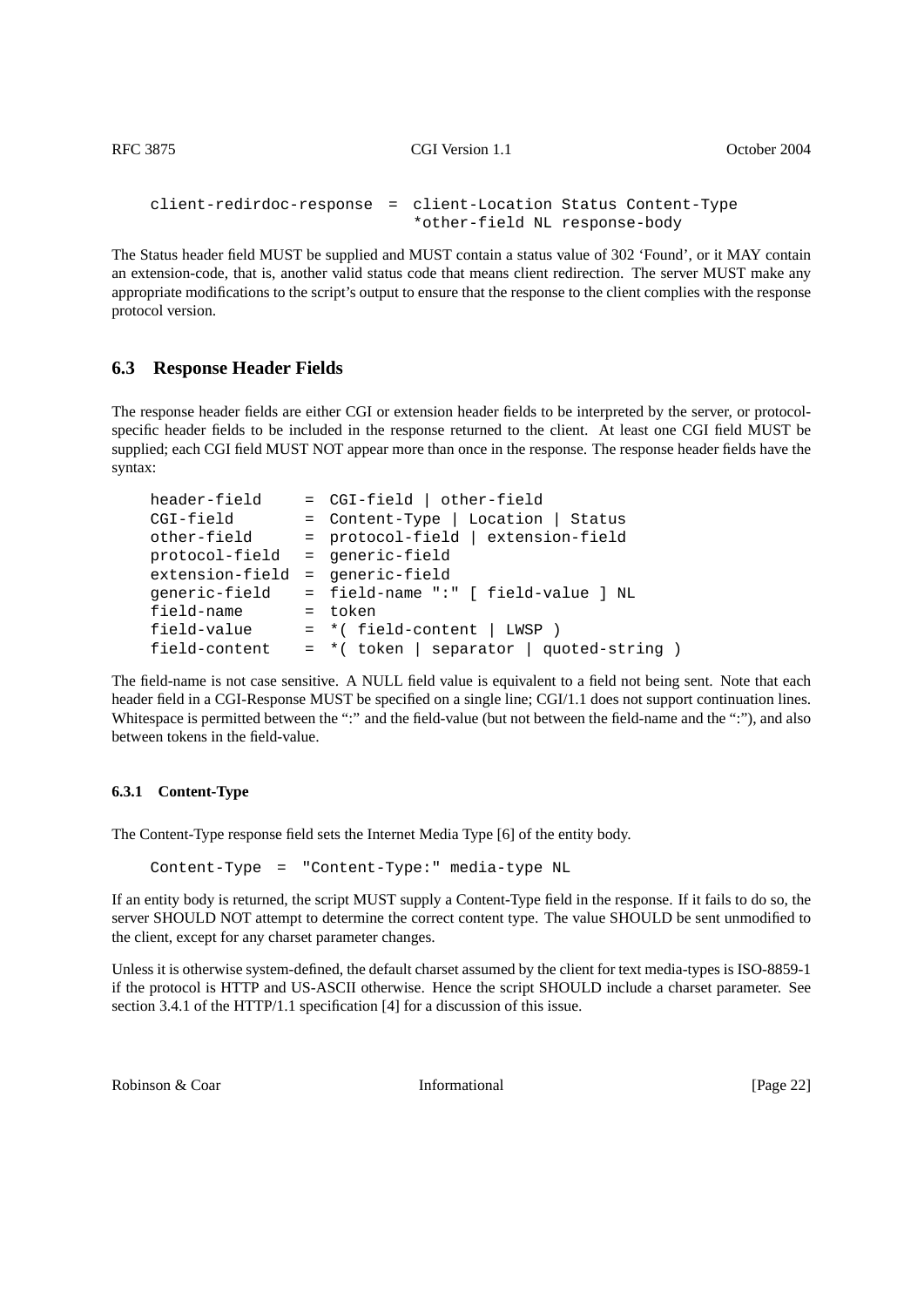#### <span id="page-22-0"></span>**6.3.2 Location**

The Location header field is used to specify to the server that the script is returning a reference to a document rather than an actual document (see sections 6.2.3 and 6.2.4). It is either an absolute URI (optionally with a fragment identifier), indicating that the client is to fetch the referenced document, or a local URI path (optionally with a query string), indicating that the server is to fetch the referenced document and return it to the client as the response.

| Location |  | = local-Location   client-Location                     |
|----------|--|--------------------------------------------------------|
|          |  | client-Location = "Location:" fragment-URI NL          |
|          |  | local-Location = "Location:" local-pathquery NL        |
|          |  | fragment-URI = absoluteURI [ "#" fragment ]            |
| fragment |  | $=$ *uric                                              |
|          |  | $local$ -pathquery = abs-path $[$ "?" query-string $]$ |
| abs-path |  | $=$ "/" path-seqments                                  |
|          |  | $path-segments = segment *("')" segment )$             |
| seqment  |  | = *pchar                                               |
| pchar    |  | $=$ unreserved   escaped   extra                       |
| extra    |  |                                                        |
|          |  |                                                        |

The syntax of an absoluteURI is incorporated into this document from that specified in RFC 2396 [2] and RFC 2732 [7]. A valid absoluteURI always starts with the name of scheme followed by ":"; scheme names start with a letter and continue with alphanumerics, "+", "-" or ".". The local URI path and query must be an absolute path, and not a relative path or NULL, and hence must start with a "/".

Note that any message-body attached to the request (such as for a POST request) may not be available to the resource that is the target of the redirect.

#### <span id="page-22-1"></span>**6.3.3 Status**

The Status header field contains a 3-digit integer result code that indicates the level of success of the script's attempt to handle the request.

| Status                  | = "Status:" status-code SP reason-phrase NL                  |
|-------------------------|--------------------------------------------------------------|
|                         | status-code = "200"   "302"   "400"   "501"   extension-code |
| extension-code = 3digit |                                                              |
| reason-phrase = *TEXT   |                                                              |

Status code 200 'OK' indicates success, and is the default value assumed for a document response. Status code 302 'Found' is used with a Location header field and response message-body. Status code 400 'Bad Request' may be used for an unknown request format, such as a missing CONTENT\_TYPE. Status code 501 'Not Implemented' may be returned by a script if it receives an unsupported REQUEST\_METHOD.

Other valid status codes are listed in section 6.1.1 of the HTTP specifications [1], [4], and also the IANA HTTP Status Code Registry [8] and MAY be used in addition to or instead of the ones listed above. The script SHOULD

Robinson & Coar **Informational Informational** [Page 23]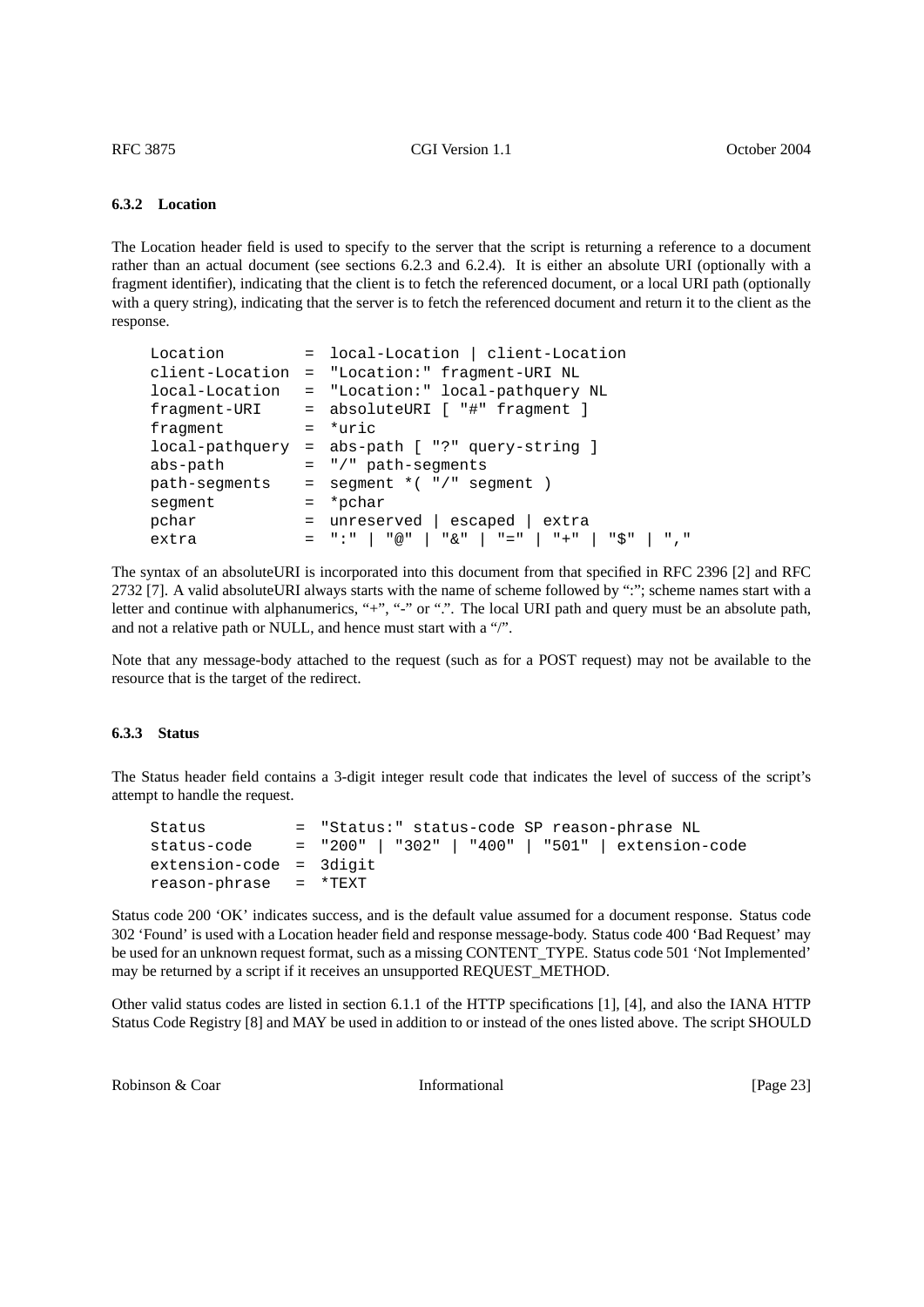check the value of SERVER\_PROTOCOL before using HTTP/1.1 status codes. The script MAY reject with error 405 'Method Not Allowed' HTTP/1.1 requests made using a method it does not support.

Note that returning an error status code does not have to mean an error condition with the script itself. For example, a script that is invoked as an error handler by the server should return the code appropriate to the server's error condition.

The reason-phrase is a textual description of the error to be returned to the client for human consumption.

### <span id="page-23-0"></span>**6.3.4 Protocol-Specific Header Fields**

The script MAY return any other header fields that relate to the response message defined by the specification for the SERVER\_PROTOCOL (HTTP/1.0 [1] or HTTP/1.1 [4]). The server MUST translate the header data from the CGI header syntax to the HTTP header syntax if these differ. For example, the character sequence for newline (such as UNIX's US-ASCII LF) used by CGI scripts may not be the same as that used by HTTP (US-ASCII CR followed by LF).

The script MUST NOT return any header fields that relate to client-side communication issues and could affect the server's ability to send the response to the client. The server MAY remove any such header fields returned by the client. It SHOULD resolve any conflicts between header fields returned by the script and header fields that it would otherwise send itself.

#### <span id="page-23-1"></span>**6.3.5 Extension Header Fields**

There may be additional implementation-defined CGI header fields, whose field names SHOULD begin with "X-CGI-". The server MAY ignore (and delete) any unrecognised header fields with names beginning "X-CGI-" that are received from the script.

# <span id="page-23-2"></span>**6.4 Response Message-Body**

The response message-body is an attached document to be returned to the client by the server. The server MUST read all the data provided by the script, until the script signals the end of the message-body by way of an end-offile condition. The message-body SHOULD be sent unmodified to the client, except for HEAD requests or any required transfer-codings, content-codings or charset conversions.

response-body = \*OCTET

Robinson & Coar **Informational Informational** [Page 24]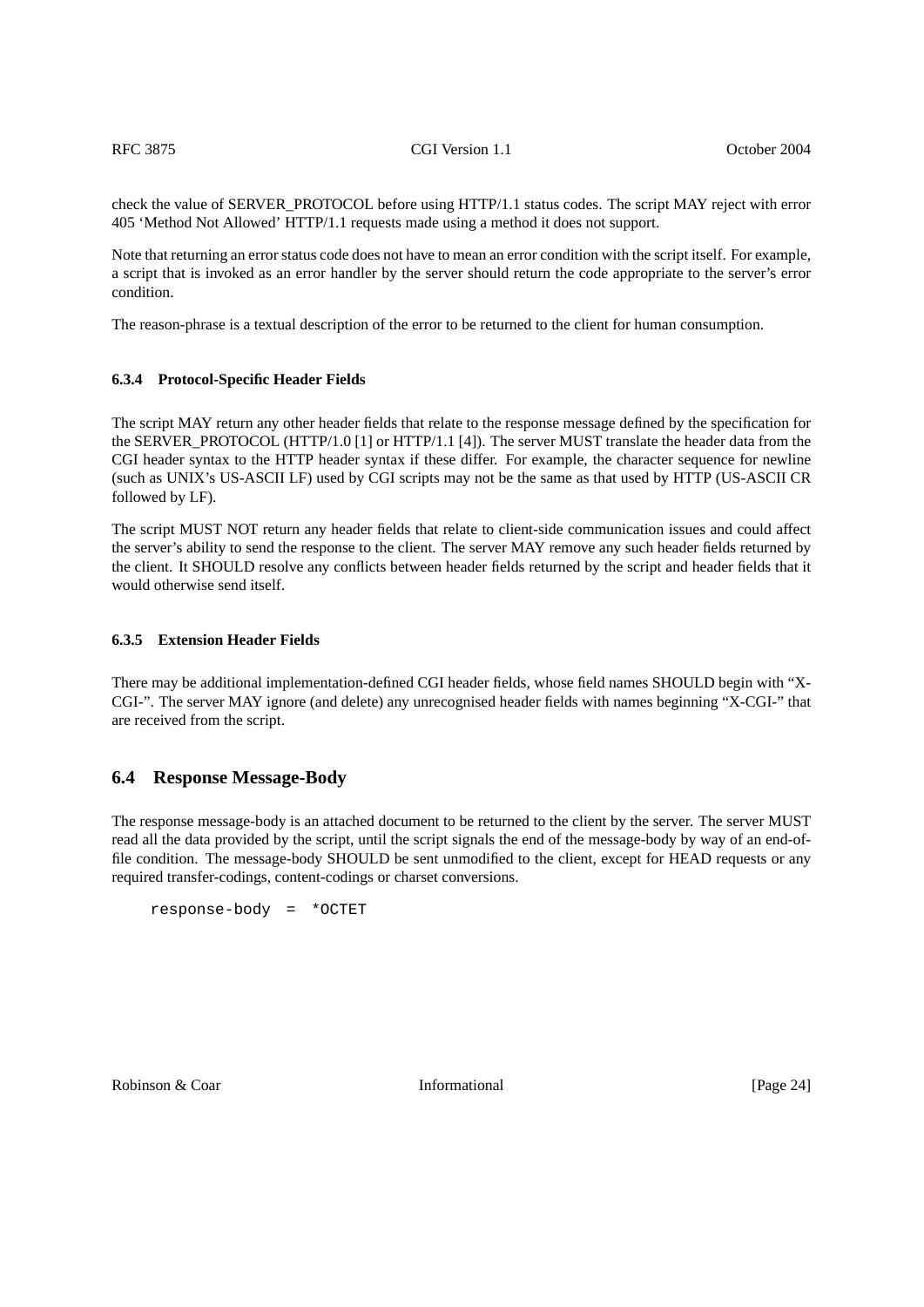# **7 System Specifications**

# **7.1 AmigaDOS**

#### **Meta-Variables**

<span id="page-24-1"></span><span id="page-24-0"></span>Meta-variables are passed to the script in identically named environment variables. These are accessed by the DOS library routine GetVar(). The flags argument SHOULD be 0. Case is ignored, but upper case is recommended for compatibility with case-sensitive systems.

#### **The current working directory**

The current working directory for the script is set to the directory containing the script.

#### **Character set**

<span id="page-24-2"></span>The US-ASCII character set [9] is used for the definition of meta-variables, header fields and values; the newline (NL) sequence is LF; servers SHOULD also accept CR LF as a newline.

# **7.2 UNIX**

For UNIX compatible operating systems, the following are defined:

#### **Meta-Variables**

Meta-variables are passed to the script in identically named environment variables. These are accessed by the C library routine getenv() or variable environ.

#### **The command line**

This is accessed using the argc and argv arguments to main(). The words have any characters which are 'active' in the Bourne shell escaped with a backslash.

#### **The current working directory**

The current working directory for the script SHOULD be set to the directory containing the script.

#### **Character set**

<span id="page-24-3"></span>The US-ASCII character set [9], excluding NUL, is used for the definition of meta-variables, header fields and CHAR values; TEXT values use ISO-8859-1. The PATH\_TRANSLATED value can contain any 8-bit byte except NUL. The newline (NL) sequence is LF; servers should also accept CR LF as a newline.

# **7.3 EBCDIC/POSIX**

For POSIX compatible operating systems using the EBCDIC character set, the following are defined:

#### **Meta-Variables**

Meta-variables are passed to the script in identically named environment variables. These are accessed by the C library routine getenv().

Robinson & Coar **Informational Informational** [Page 25]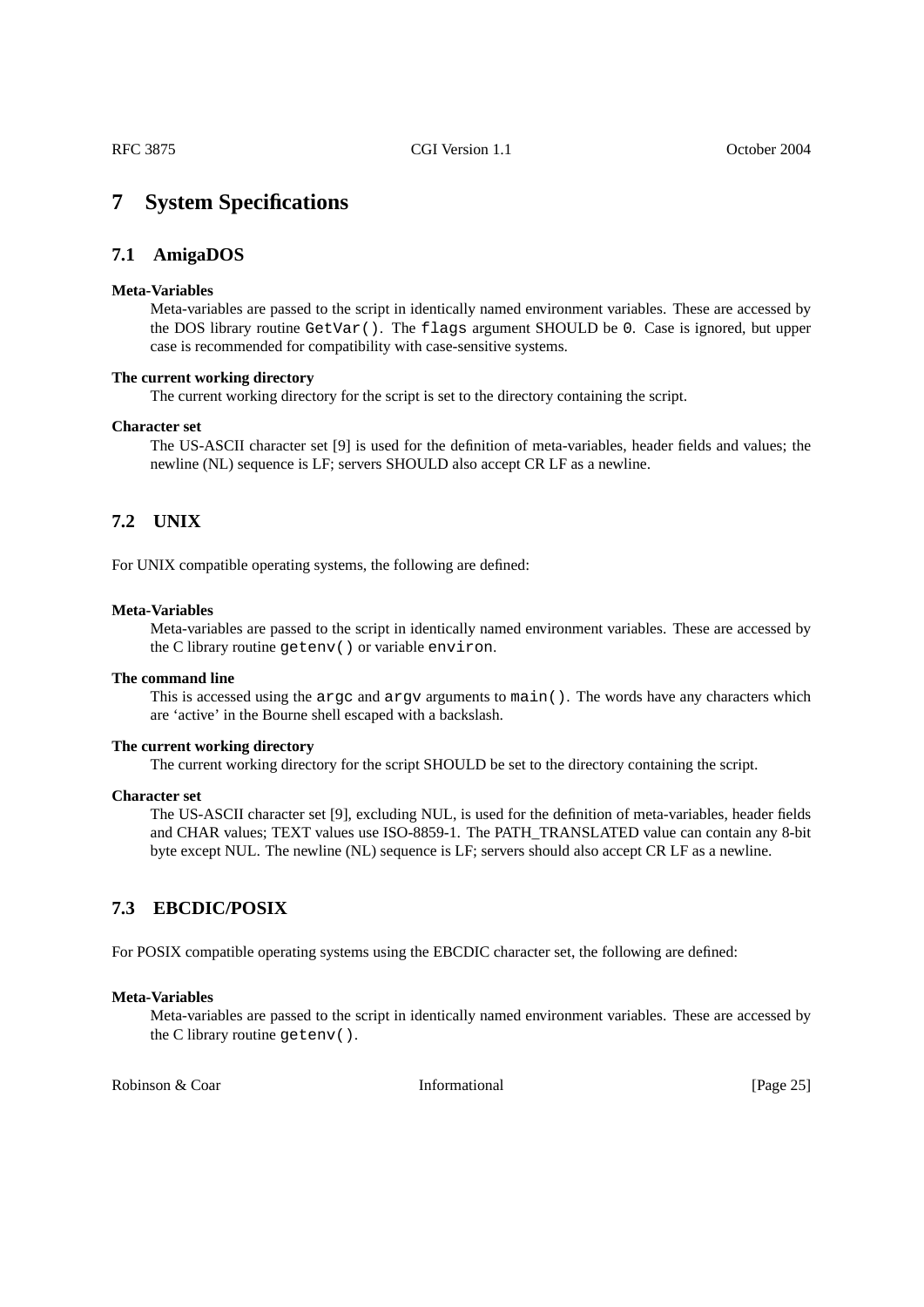#### **The command line**

This is accessed using the argc and argv arguments to main(). The words have any characters which are 'active' in the Bourne shell escaped with a backslash.

#### **The current working directory**

The current working directory for the script SHOULD be set to the directory containing the script.

#### **Character set**

The IBM1047 character set [21], excluding NUL, is used for the definition of meta-variables, header fields, values, TEXT strings and the PATH\_TRANSLATED value. The newline (NL) sequence is LF; servers should also accept CR LF as a newline.

#### **media-type charset default**

<span id="page-25-1"></span><span id="page-25-0"></span>The default charset value for text (and other implementation-defined) media types is IBM1047.

# **8 Implementation**

# **8.1 Recommendations for Servers**

Although the server and the CGI script need not be consistent in their handling of URL paths (client URLs and the PATH\_INFO data, respectively), server authors may wish to impose consistency. So the server implementation should specify its behaviour for the following cases:

- 1. define any restrictions on allowed path segments, in particular whether non-terminal NULL segments are permitted;
- 2. define the behaviour for "." or ".." path segments; i.e. whether they are prohibited, treated as ordinary path segments or interpreted in accordance with the relative URL specification [2];
- 3. define any limits of the implementation, including limits on path or search string lengths, and limits on the volume of header fields the server will parse.

### **8.2 Recommendations for Scripts**

If the script does not intend processing the PATH\_INFO data, then it should reject the request with 404 Not Found if PATH\_INFO is not NULL.

If the output of a form is being processed, check that CONTENT TYPE is "application/x-www-form-urlencoded" [18] or "multipart/form-data" [16]. If CONTENT TYPE is blank, the script can reject the request with a 415 'Unsupported Media Type' error, where supported by the protocol.

When parsing PATH\_INFO, PATH\_TRANSLATED or SCRIPT\_NAME the script should be careful of void path segments  $(\frac{m}{\ell})^n$  and special path segments  $(\frac{m}{\ell}, \frac{m}{\ell}, \frac{m}{\ell})$ . They should either be removed from the path before use in OS system calls, or the request should be rejected with 404 'Not Found'.

Robinson & Coar **Informational Informational** [Page 26]

<span id="page-25-2"></span>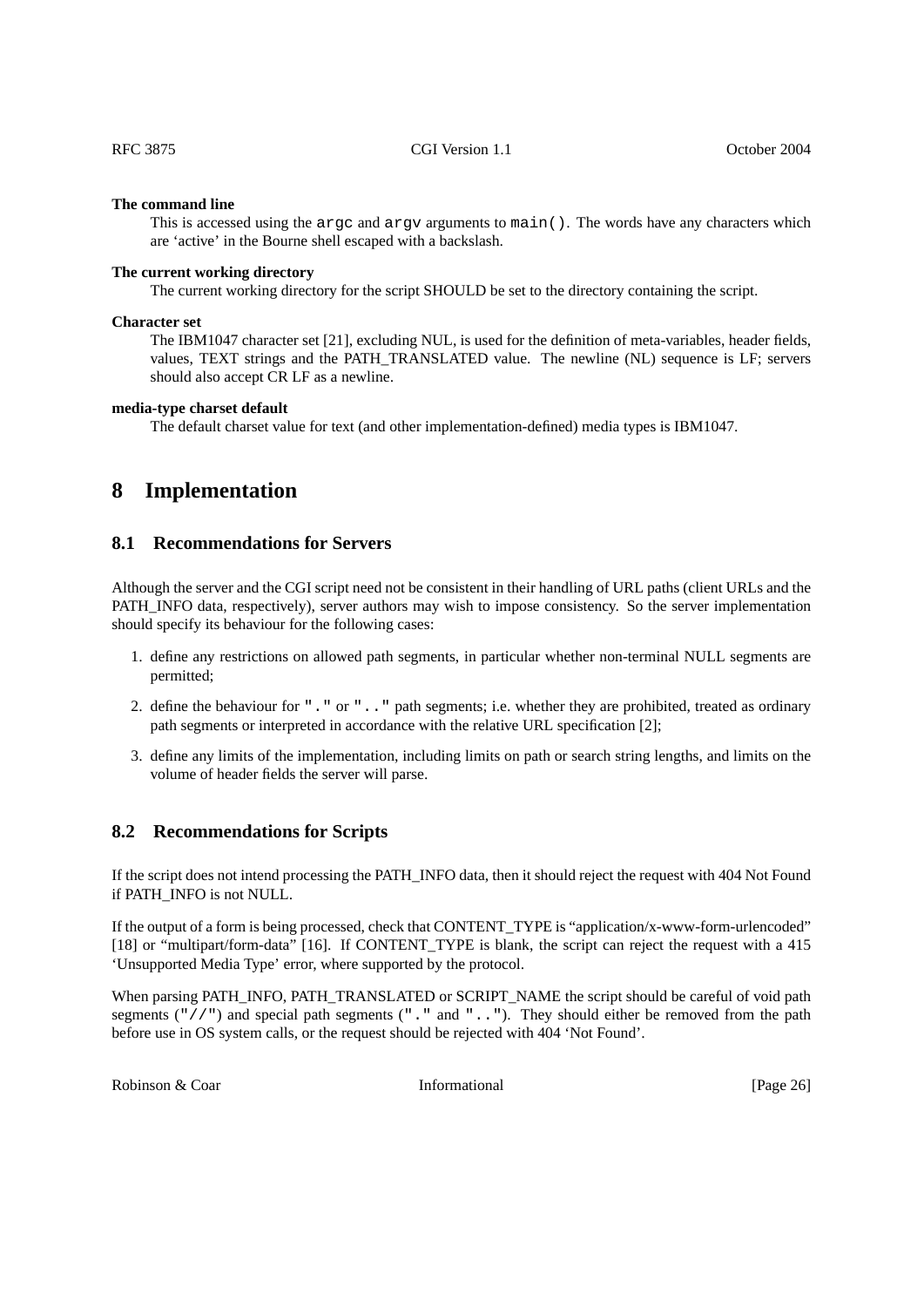When returning header fields, the script should try to send the CGI header fields as soon as possible, and should send them before any HTTP header fields. This may help reduce the server's memory requirements.

Script authors should be aware that the REMOTE\_ADDR and REMOTE\_HOST meta-variables (see sections 4.1.8 and 4.1.9) may not identify the ultimate source of the request. They identify the client for the immediate request to the server; that client may be a proxy, gateway or other intermediary acting on behalf of the actual source client.

# <span id="page-26-0"></span>**9 Security Considerations**

### <span id="page-26-1"></span>**9.1 Safe Methods**

As discussed in the security considerations of the HTTP specifications [1], [4], the convention has been established that the GET and HEAD methods should be 'safe' and 'idempotent' (repeated requests have the same effect as a single request). See section 9.1 of RFC 2616 [4] for a full discussion.

### <span id="page-26-2"></span>**9.2 Header Fields Containing Sensitive Information**

Some HTTP header fields may carry sensitive information which the server should not pass on to the script unless explicitly configured to do so. For example, if the server protects the script by using the Basic authentication scheme, then the client will send an Authorization header field containing a username and password. The server validates this information and so it should not pass on the password via the HTTP\_AUTHORIZATION meta-variable without careful consideration. This also applies to the Proxy-Authorization header field and the corresponding HTTP\_PROXY\_AUTHORIZATION meta-variable.

### <span id="page-26-3"></span>**9.3 Data Privacy**

Confidential data in a request should be placed in a message-body as part of a POST request, and not placed in the URI or message headers. On some systems, the environment used to pass meta-variables to a script may be visible to other scripts or users. In addition, many existing servers, proxies and clients will permanently record the URI where it might be visible to third parties.

# **9.4 Information Security Model**

For a client connection using TLS, the security model applies between the client and the server, and not between the client and the script. It is the server's responsibility to handle the TLS session, and thus it is the server which is authenticated to the client, not the CGI script.

Robinson & Coar **Informational Informational** [Page 27]

<span id="page-26-4"></span>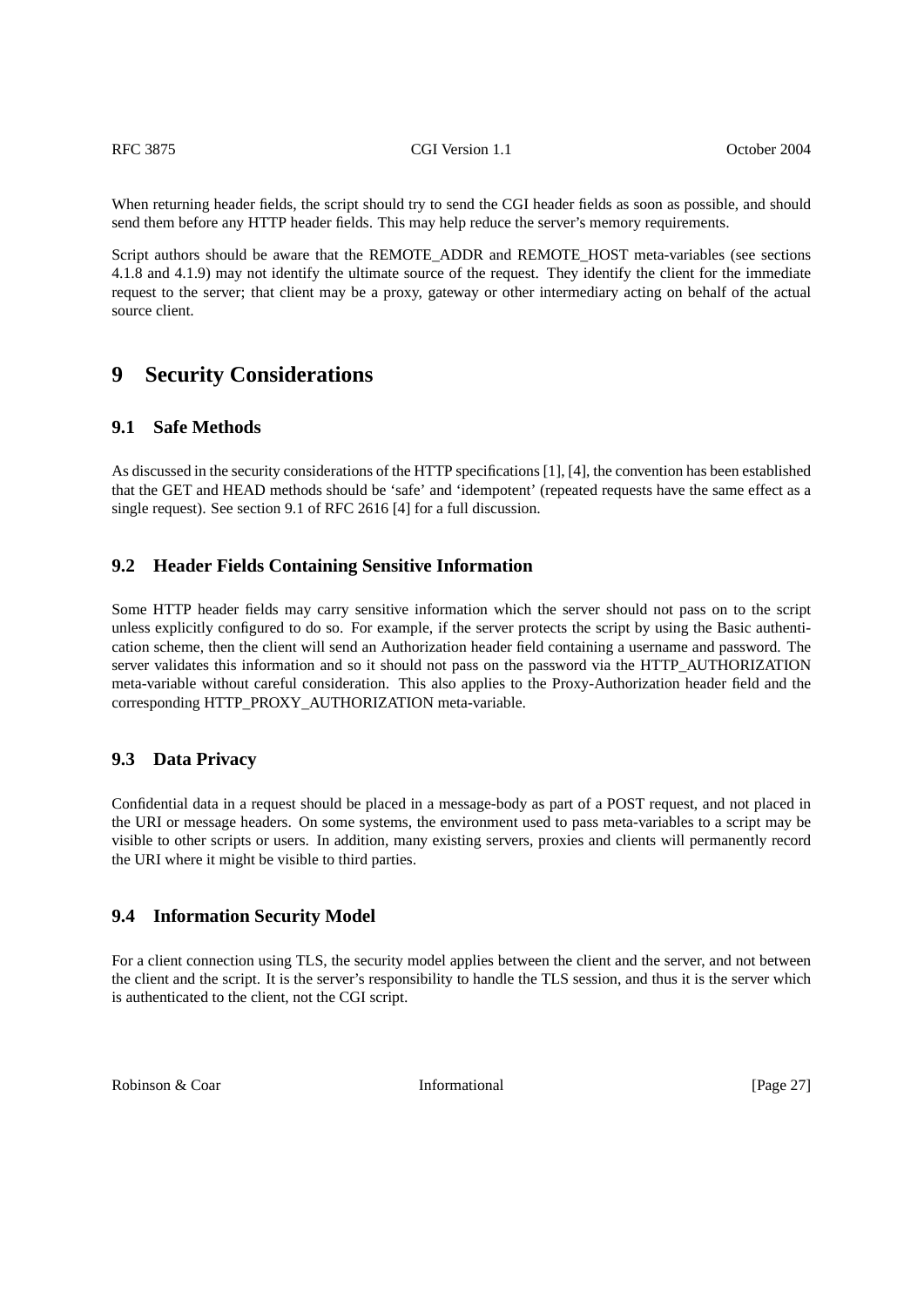This specification provides no mechanism for the script to authenticate the server which invoked it. There is no enforced integrity on the CGI request and response messages.

### <span id="page-27-0"></span>**9.5 Script Interference with the Server**

The most common implementation of CGI invokes the script as a child process using the same user and group as the server process. It should therefore be ensured that the script cannot interfere with the server process, its configuration, documents or log files.

If the script is executed by calling a function linked in to the server software (either at compile-time or run-time) then precautions should be taken to protect the core memory of the server, or to ensure that untrusted code cannot be executed.

### <span id="page-27-1"></span>**9.6 Data Length and Buffering Considerations**

This specification places no limits on the length of the message-body presented to the script. The script should not assume that statically allocated buffers of any size are sufficient to contain the entire submission at one time. Use of a fixed length buffer without careful overflow checking may result in an attacker exploiting 'stack-smashing' or 'stack-overflow' vulnerabilities of the operating system. The script may spool large submissions to disk or other buffering media, but a rapid succession of large submissions may result in denial of service conditions. If the CONTENT\_LENGTH of a message-body is larger than resource considerations allow, scripts should respond with an error status appropriate for the protocol version; potentially applicable status codes include 503 'Service Unavailable' (HTTP/1.0 and HTTP/1.1), 413 'Request Entity Too Large' (HTTP/1.1), and 414 'Request-URI Too Large' (HTTP/1.1).

Similar considerations apply to the server's handling of the CGI response from the script. There is no limit on the length of the header or message-body returned by the script; the server should not assume that statically allocated buffers of any size are sufficient to contain the entire response.

# <span id="page-27-2"></span>**9.7 Stateless Processing**

The stateless nature of the Web makes each script execution and resource retrieval independent of all others even when multiple requests constitute a single conceptual Web transaction. Because of this, a script should not make any assumptions about the context of the user-agent submitting a request. In particular, scripts should examine data obtained from the client and verify that they are valid, both in form and content, before allowing them to be used for sensitive purposes such as input to other applications, commands, or operating system services. These uses include (but are not limited to) system call arguments, database writes, dynamically evaluated source code, and input to billing or other secure processes. It is important that applications be protected from invalid input regardless of whether the invalidity is the result of user error, logic error, or malicious action.

Authors of scripts involved in multi-request transactions should be particularly cautious about validating the state information; undesirable effects may result from the substitution of dangerous values for portions of the submis-

Robinson & Coar **Informational Informational IPage 28**]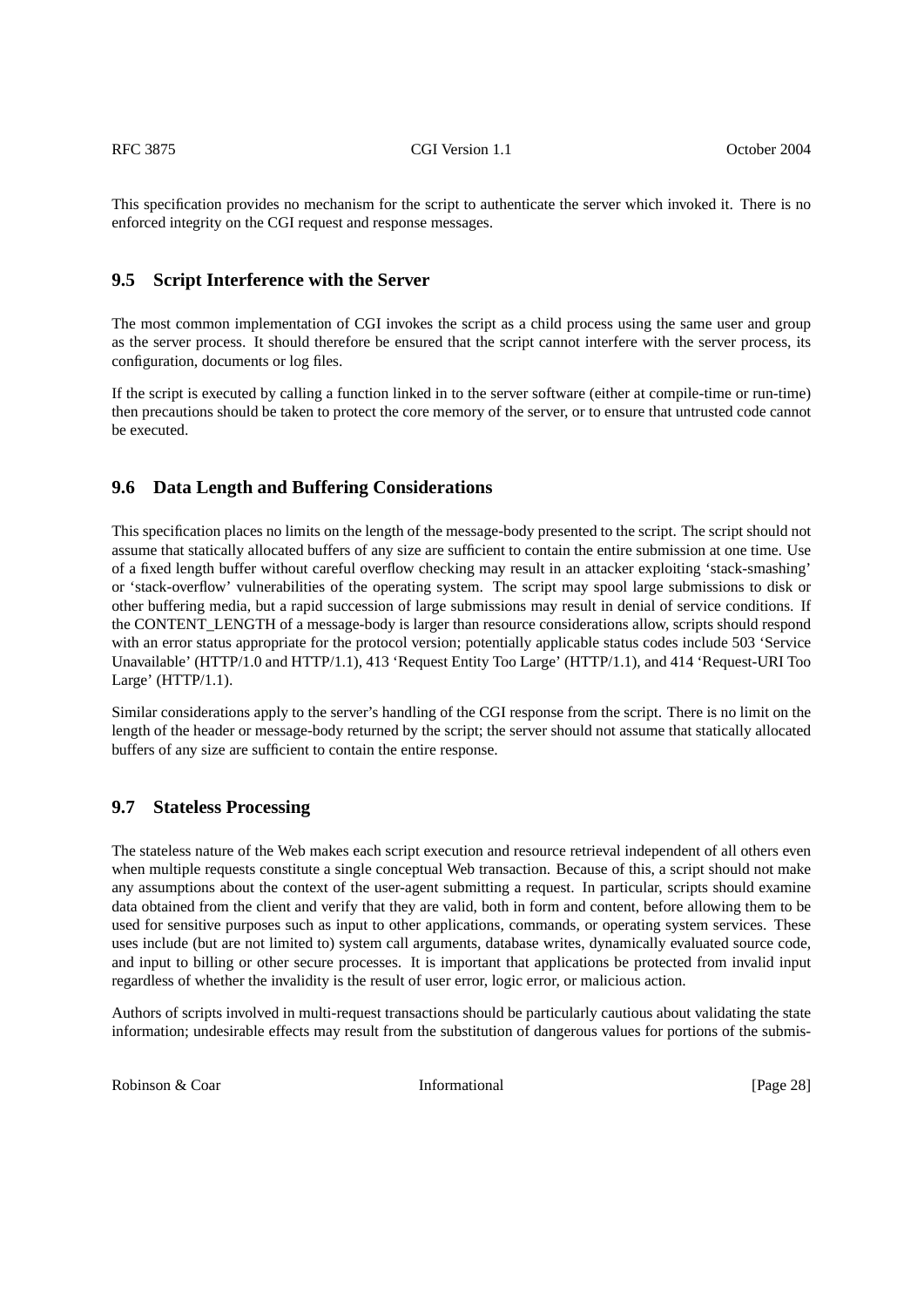sion which might otherwise be presumed safe. Subversion of this type occurs when alterations are made to data from a prior stage of the transaction that were not meant to be controlled by the client (e.g., hidden HTML form elements, cookies, embedded URLs, etc.).

### <span id="page-28-0"></span>**9.8 Relative Paths**

The server should be careful of ".." path segments in the request URI. These should be removed or resolved in the request URI before it is split into the script-path and extra-path. Alternatively, when the extra-path is used to find the PATH\_TRANSLATED, care should be taken to avoid the path resolution from providing translated paths outside an expected path hierarchy.

# <span id="page-28-1"></span>**9.9 Non-parsed Header Output**

If a script returns a non-parsed header output, to be interpreted by the client in its native protocol, then the script must address all security considerations relating to that protocol.

# <span id="page-28-2"></span>**10 Acknowledgements**

This work is based on the original CGI interface that arose out of discussions on the 'www-talk' mailing list. In particular, Rob McCool, John Franks, Ari Luotonen, George Phillips and Tony Sanders deserve special recognition for their efforts in defining and implementing the early versions of this interface.

This document has also greatly benefited from the comments and suggestions made Chris Adie, Dave Kristol and Mike Meyer; also David Morris, Jeremy Madea, Patrick McManus, Adam Donahue, Ross Patterson and Harald Alvestrand.

# <span id="page-28-3"></span>**11 References**

### <span id="page-28-4"></span>**11.1 Normative References**

- [1] Berners-Lee, T., Fielding, R. and H. Frystyk, "Hypertext Transfer Protocol HTTP/1.0", RFC 1945, May 1996.
- [2] Berners-Lee, T., Fielding, R. and L. Masinter, "Uniform Resource Identifiers (URI) : Generic Syntax", RFC 2396, August 1998.
- [3] Bradner, S., "Key words for use in RFCs to Indicate Requirements Levels", BCP 14, RFC 2119, March 1997.

Robinson & Coar **Informational Informational** [Page 29]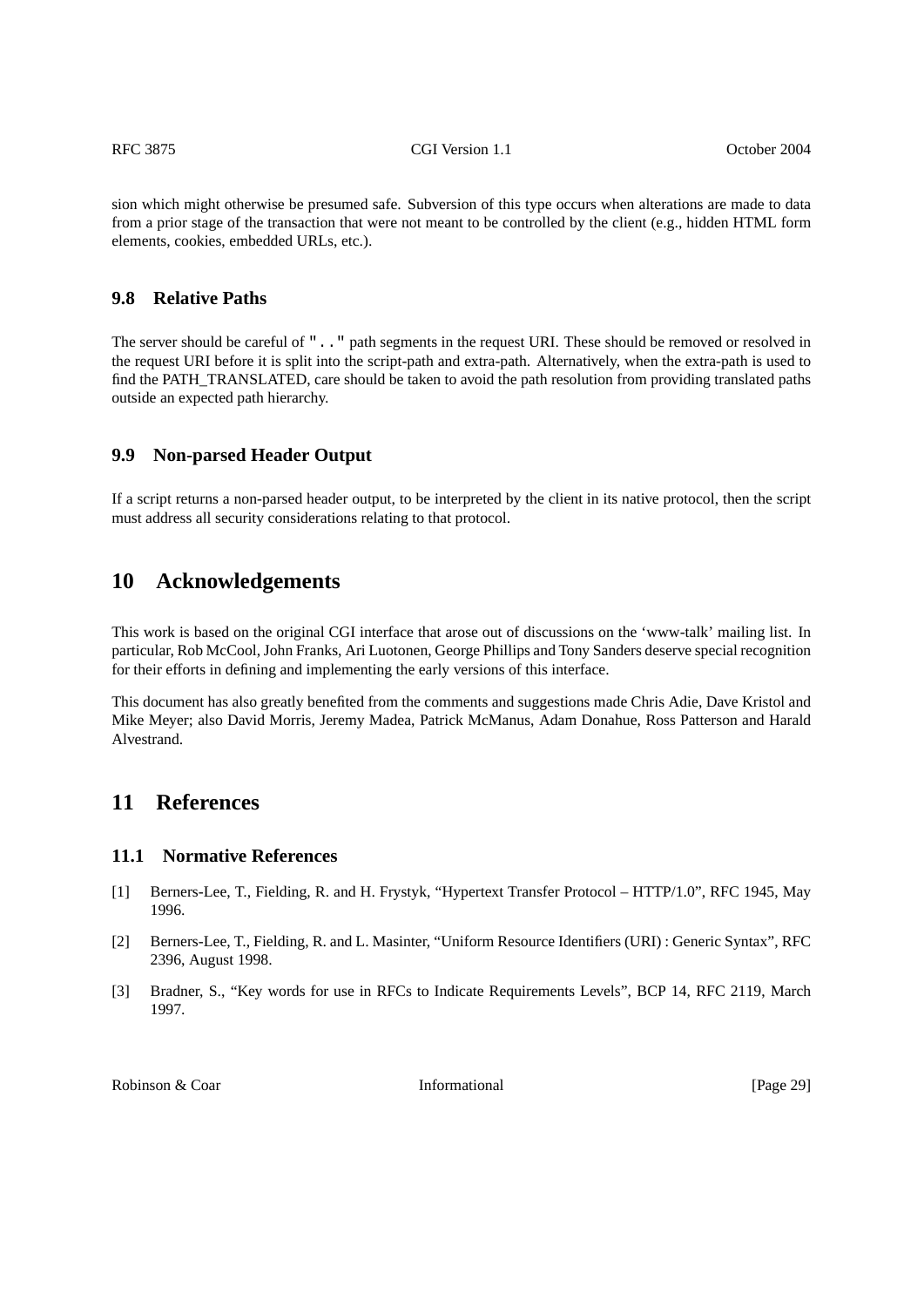- [4] Fielding, R., Gettys, J., Mogul, J., Frystyk, H., Masinter, L., Leach, P. and T. Berners-Lee, "Hypertext Transfer Protocol – HTTP/1.1", RFC 2616, June 1999.
- [5] Franks, J., Hallam-Baker, P., Hostetler, J., Lawrence, S., Leach, P., Luotonen, A. and L. Stewart, "HTTP Authentication: Basic and Digest Access Authentication", RFC 2617, June 1999.
- [6] Freed, N. and N. Borenstein, "Multipurpose Internet Mail Extensions (MIME) Part Two: Media Types", RFC 2046, November 1996.
- [7] Hinden, R., Carpenter, B. and L. Masinter, "Format for Literal IPv6 Addresses in URL's", RFC 2732, December 1999.
- [8] "HTTP Status Code Registry", http://www.iana.org/assignments/http-status-codes, IANA.
- [9] "Information Systems Coded Character Sets 7-bit American Standard Code for Information Interchange (7-Bit ASCII)", ANSI INCITS.4-1986 (R2002).
- [10] "Information technology 8-bit single-byte coded graphic character sets Part 1: Latin alphabet No. 1", ISO/IEC 8859-1:1998.

### <span id="page-29-0"></span>**11.2 Informative References**

- [11] Berners-Lee, T., "Universal Resource Identifiers in WWW: A Unifying Syntax for the Expression of Names and Addresses of Objects on the Network as used in the World-Wide Web", RFC 1630, June 1994.
- [12] Braden, R., Ed., "Requirements for Internet Hosts Application and Support", STD 3, RFC 1123, October 1989.
- [13] Crocker, D., "Standard for the Format of ARPA Internet Text Messages", STD 11, RFC 822, August 1982.
- [14] Dierks, T. and C. Allen, "The TLS Protocol Version 1.0", RFC 2246, January 1999.
- [15] Hinden R. and S. Deering, "Internet Protocol Version 6 (IPv6) Addressing Architecture", RFC 3513, April 2003.
- [16] Masinter, L., "Returning Values from Forms: multipart/form-data", RFC 2388, August 1998.
- [17] Mockapetris, P., "Domain Names Concepts and Facilities", STD 13, RFC 1034, November 1987.
- [18] Raggett, D., Le Hors, A. and I. Jacobs, Eds., "HTML 4.01 Specification", W3C Recommendation December 1999, http://www.w3.org/TR/html401/.
- [19] Rescola, E. "HTTP Over TLS", RFC 2818, May 2000.
- [20] St. Johns, M., "Identification Protocol", RFC 1413, February 1993.
- [21] IBM National Language Support Reference Manual Volume 2, SE09-8002-01, March 1990.
- [22] "The Common Gateway Interface", http://hoohoo.ncsa.uiuc.edu/cgi/, NCSA, University of Illinois.

Robinson & Coar **Informational Informational** [Page 30]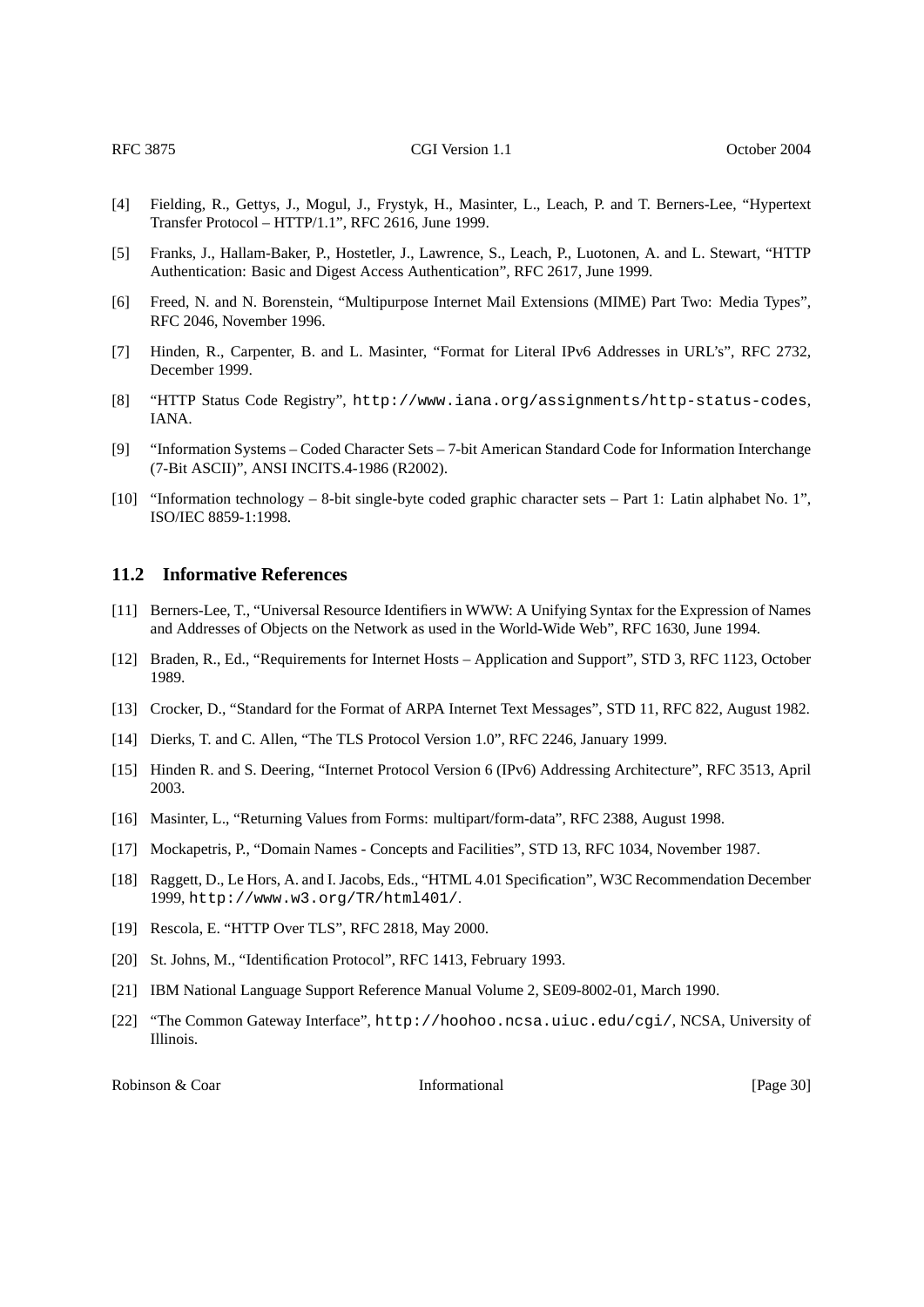# <span id="page-30-0"></span>**12 Authors' Addresses**

David Robinson The Apache Software Foundation

EMail: drtr@apache.org

Ken A. L. Coar The Apache Software Foundation

EMail: coar@apache.org

Robinson & Coar Informational [Page 31]